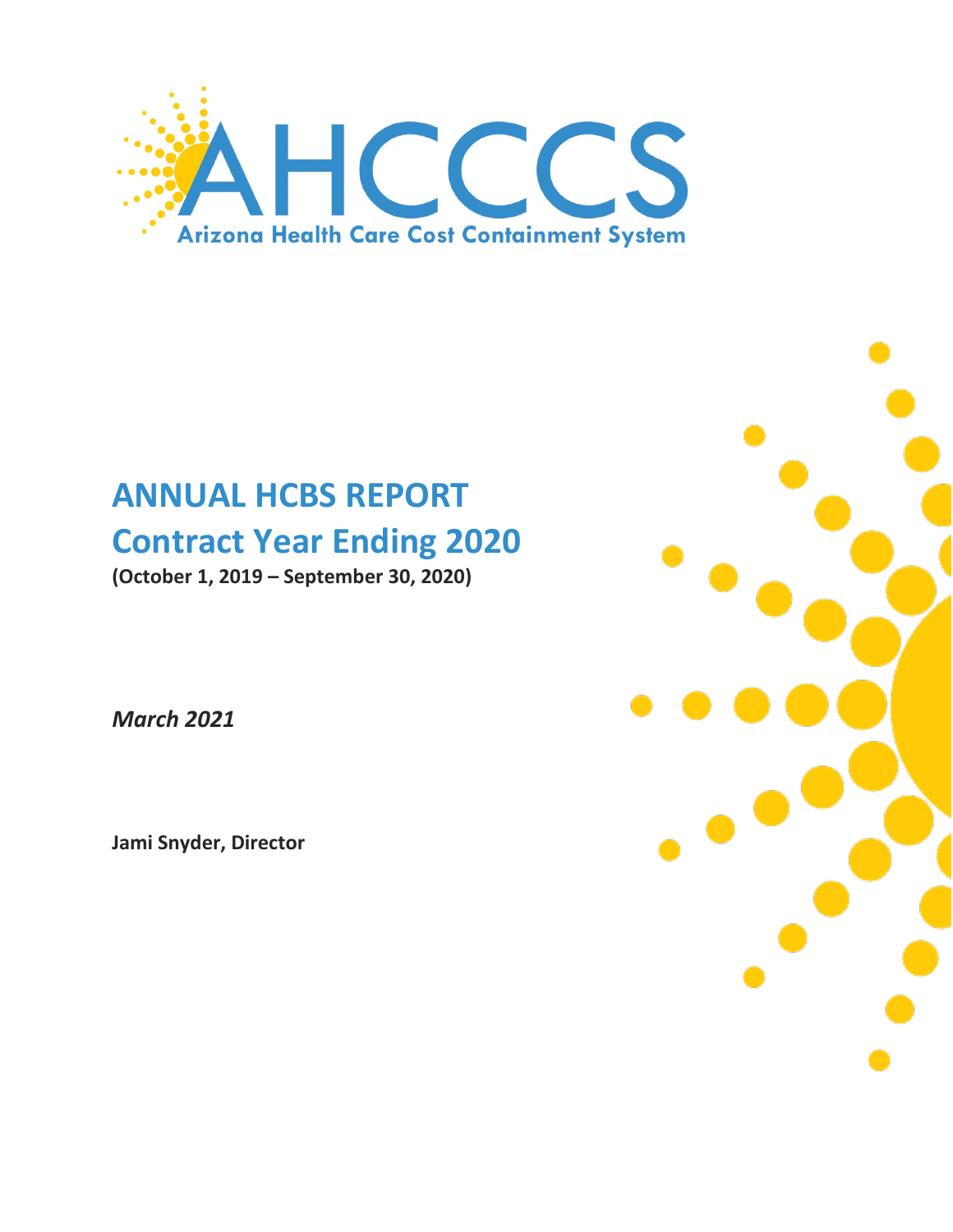

# **TABLE OF CONTENTS**

| <b>INTRODUCTION</b>                              | 3              |
|--------------------------------------------------|----------------|
| THE MEMBER EXPERIENCE                            | 4              |
| <b>MEMBER INITIATIVES</b>                        | 6              |
| Spouse as Paid Attendant Caregiver               | 6              |
| Self-Directed Attendant Care                     | 6              |
| Agency with Choice                               | $\overline{7}$ |
| <b>Community Transition Service</b><br>٠         | 8              |
| <b>Community Intervener Service</b><br>٠         | 9              |
| Addressing Social Isolation<br>٠                 | 9              |
| Prior Period Coverage for HCBS                   | 10             |
| HCBS Litigation: Ball v. Biedess (Betlach)<br>٠  | 10             |
| <b>CONTRACTOR INITIATIVES</b>                    | 11             |
| AHCCCS ADMINISTRATION AND OVERSIGHT              | 13             |
| COVID-19 Response                                | 13             |
| Arizona State Hospital (AzSH) Collaboration      | 13             |
| Long Term Care Case Management<br>٠              | 14             |
| <b>Electronic Visit Verification</b><br>٠        | 16             |
| Network Development Plans<br>٠                   | 16             |
| Abuse & Neglect Prevention Task Force<br>٠       | 17             |
| Monitoring & Oversight<br>٠                      | 18             |
| <b>Contractor Administrative Actions</b><br>٠    | 19             |
| Direct Care Workforce Development<br>٠           | 19             |
| Home and Community Based Settings Rules<br>٠     | 21             |
| <b>ALTCS Advisory Council</b><br>٠               | 23             |
| <b>Olmstead Plan</b><br>٠                        | 24             |
| Autism Spectrum Disorder Advisory Committee<br>٠ | 25             |
| <b>Performance Measures</b><br>$\bullet$         | 26             |
| Performance Improvement Projects<br>$\bullet$    | 26             |
| <b>HCBS GROWTH AND PLACEMENT</b>                 | 27             |
| Membership by Contractor and Setting Type        | 27             |
| Statewide Placement Percentage by Setting Type   | 28             |
| Percentage of Growth by Setting Type             | 28             |
| <b>HCBS Placement by Age Group</b>               | 29             |
| <b>REFERENCES</b>                                | 29             |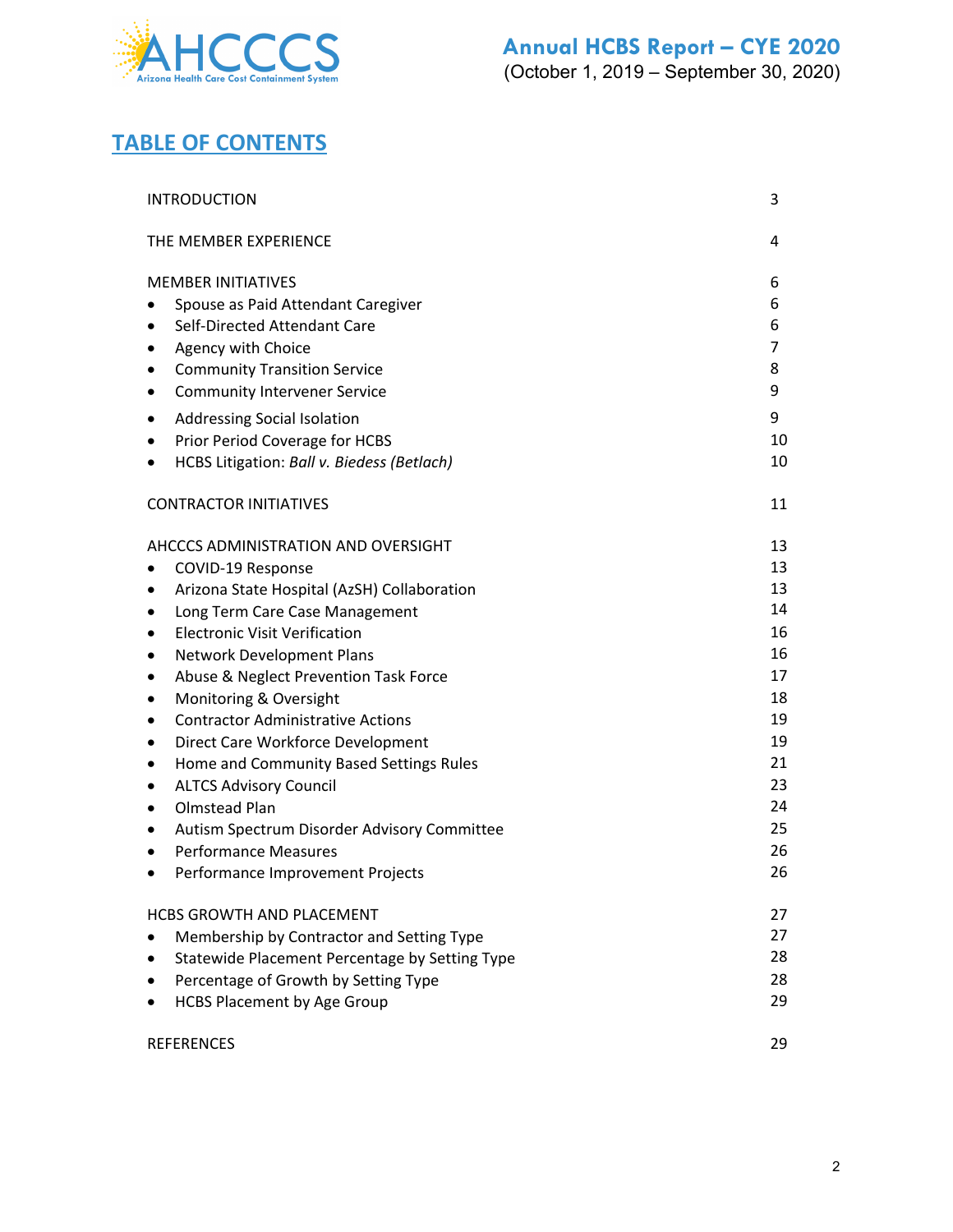

# **INTRODUCTION**

The Arizona Health Care Cost Containment System (AHCCCS) has implemented a long-term care program that serves both individuals who are elderly and/or have physical disabilities (EPD) and individuals who have intellectual and developmental disabilities (IDD) through Managed Care Organizations (Contractors), including the Department of Economic Security/Division of Developmental Disabilities (DES/DDD). AHCCCS and the Contractors strongly support opportunities for individuals enrolled in the Arizona Long Term Care System (ALTCS) program to live in home and community based service (HCBS) settings. To that end, AHCCCS has maintained a consistent trend of HCBS member placements (considering increases in population) either plateauing or increasing as evidenced by a 2 percent decrease in institutional placements during the reporting period.

AHCCCS has accomplished these milestones through its ALTCS program that promotes and adheres to the values of:

- 
- Independence Individuality
- Self-determination
- Choice Dignity
	-

Guiding principles were established under the belief that every effort should be made to support the ability of individuals to reside in HCBS settings. These guiding principles are as follows:

#### • *Member-Centered Case Management*

The member is the primary focus of the ALTCS program. The member and family/representative, as appropriate, are active participants in the planning for and the evaluation of the provision of long term services and supports. Services are mutually selected through person-centered planning to assist the member in attaining their goals(s) for achieving or maintaining his/her highest level of selfsufficiency. Education and up-to-date information about the ALTCS program, choices of options and mix of services must be readily available to members.

#### • *Member-Directed Options*

To the maximum extent possible, members are to be afforded the opportunity to exercise responsibilities in managing their personal health and development by making decisions about how best to have needs met including who will provide the service and when and how the services will be provided.

• *Person-Centered Planning*

The person-centered planning process maximizes member-direction and supports the member to make informed decisions, so that he/she can lead/participate in the person-centered planning process to the fullest extent possible. The person-centered plan safeguards against unjustified restrictions of member rights, and ensures that members are provided with the necessary information and supports in order to gain full access to the benefits of community living to the greatest extent possible. The plan ensures responsiveness to the member's needs and choices regarding service delivery and personal goals and preferences. The member and family/representative shall have immediate access to the member's person-centered plan.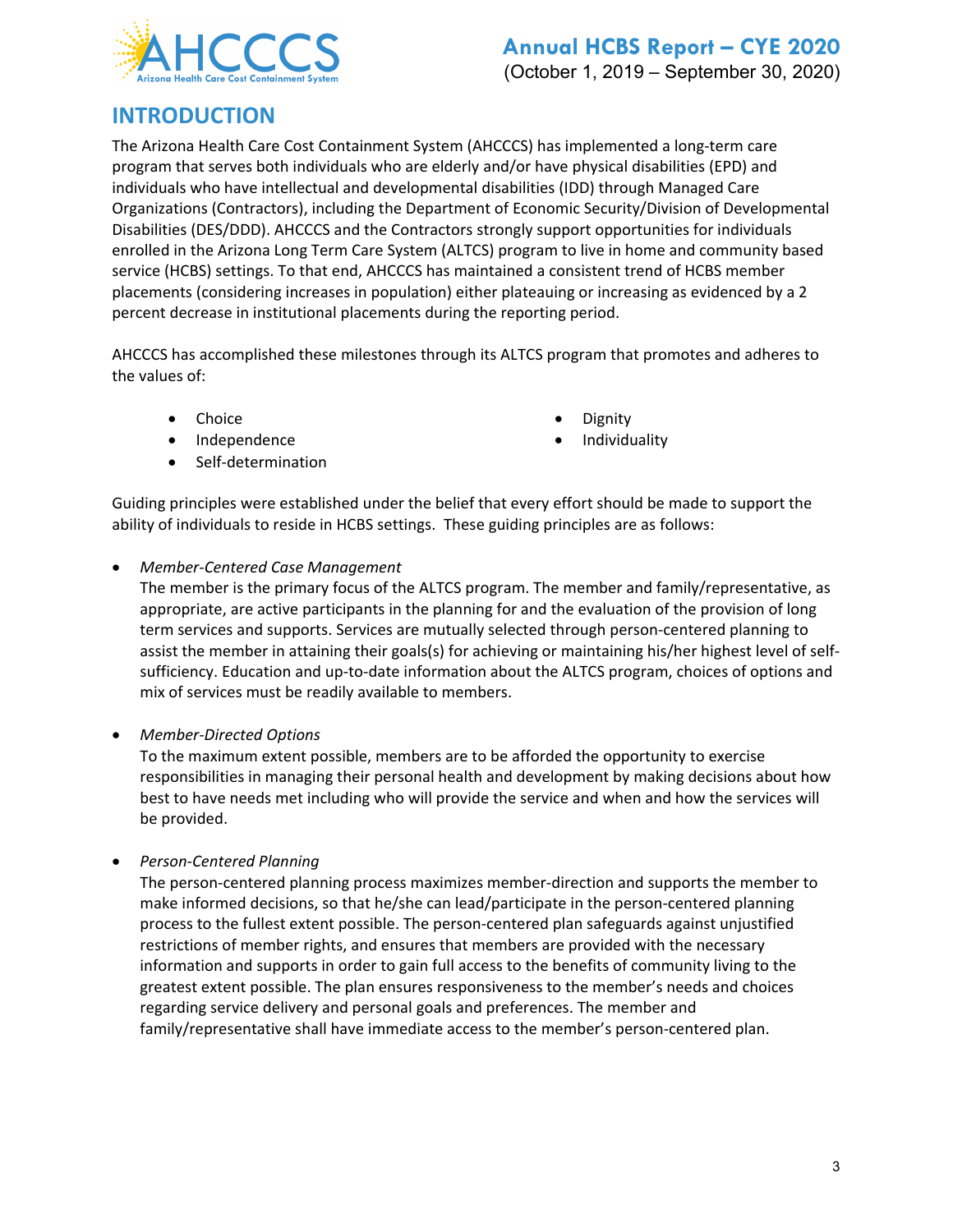

#### • *Consistency of Services*

Development of network accessibility and availability ensure delivery, quality, and continuity of services in accordance with the person-centered plans agreed to by the member and the Contractor.

#### • *Accessibility of Network*

Network sufficiency supports choice in individualized member care and availability of services. Provider networks are developed to meet the unique needs of members with a focus on accessibility of services for aging members and members with disabilities, cultural preferences, and individual health care needs. Services are available to the same degree as services for individuals not eligible for AHCCCS.

• *Most Integrated Setting*

Members are to live in the most integrated, least restrictive setting and have full access to the benefits of community living. To that end, members are to be afforded the choice of living in their own home or choosing an Alternative HCBS Setting rather than residing in an institution.

#### • *Collaboration With Stakeholders*

Ongoing collaboration with members/families, service providers, community advocates, and AHCCCS Contractors plays an important role for the continuous improvement of the ALTCS program.

Members and families are afforded the opportunity to actively participate in the selection of services that will best meet their needs. HCBS applicable settings are available to an individual as long as the cost of HCBS does not exceed the net cost of institutionalization for that member.

Arizona's Olmstead Plan, developed in 2001, has influenced the changes made to the ALTCS program over the years. Current efforts to update and regularly monitor the progress of the Olmstead Plan are outlined in a subsequent section of this report.

The report details efforts and initiatives aimed at improving quality and promoting the expansion of HCBS. All of the efforts outlined in the report were implemented during the reporting period; notable priorities include activities specific to COVID-19 Public Health Emergency response, abuse and neglect prevention, Electronic Visit Verification, and the Home and Community Based Settings' regulation training plan implementation.

## **THE MEMBER EXPERIENCE**

A main priority of the ALTCS program is to ensure that members are living in the most integrated setting and actively engaged and participating in community life (i.e., employment, education, volunteer, social, and recreational activities). The following member stories exemplify how these priorities present themselves on a day-to-day basis in the lives and accomplishments of members<sup>[1](#page-3-0)</sup>.

**Ryan -** is 38- years-old and living with Muscular Dystrophy; he is experiencing the inability to ambulate or use his extremities. Ryan has always spoken about getting his doctorate and writing a book as part of his care planning goal setting. Through the advancement of assistive technology, he can use a computer to further his education. In June 2020, Ryan received his doctorate in psychology and has completed the

<span id="page-3-0"></span> $<sup>1</sup>$  AHCCCS received authorization from each member to use or disclose personal or health information for the purposes of</sup> AHCCCS publications. The authorizations are on file.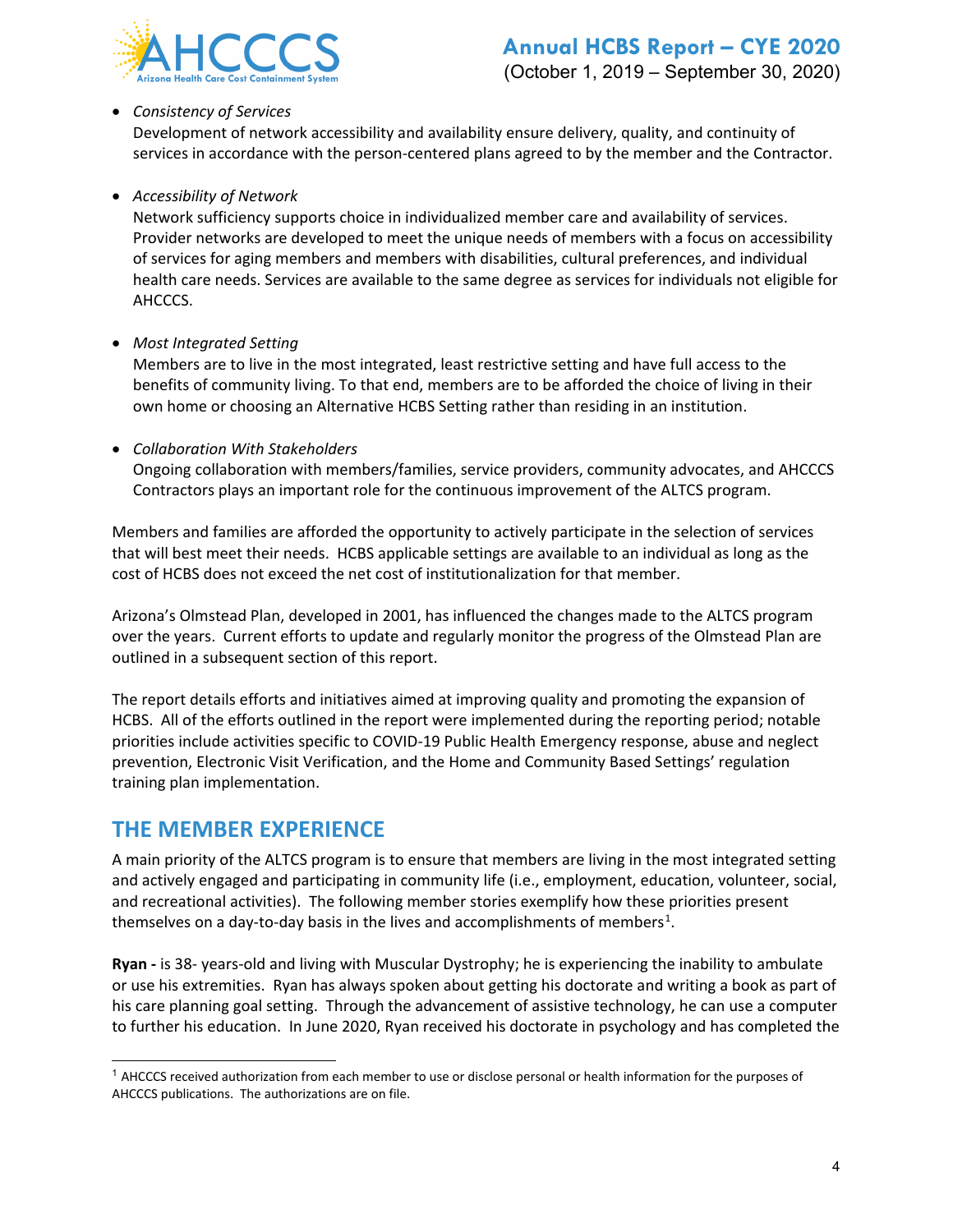

first book in a series of fiction novels and started the second book in the series. Adding to his list of accomplishments, Ryan also has started his own life coaching business and is a public speaker.

**Stephen -** is 57-years-old and has been residing in a nursing home since July 2020. He has become a leader, advocate, and innovator for change within the nursing home. He partnered with the director of the nursing home to create a "Big Hearted Blossoms" board where all members of the nursing home can leave positive accolades and "Thank You" notes for the staff. Stephen's hope is that this board will build morale amongst the staff, helping them realize how valued and needed they are. Additionally, Stephen created training material for staff that depicts care concerns and needs from a patient's perspective. During the holiday season, Stephen partnered with his case manager in distributing items from a "goodie" basket. This contained Christmas hats, glasses, toys, candy, etc. that staff and members alike could win by answering trivia questions correctly. During these especially difficult times with COVID-19 and facility lock down, Stephen chose to approach the pandemic with positivity, creativity and resiliency.

**Amy -** is a 21-year-old member living with Down Syndrome. She is a golfer that started playing the sport with the Special Olympics. After advancing to a varsity team for three years in high school, she made it to the state team in 2017, an accomplishment deemed the "Best Moment of the Year for Arizona High School Sports" at the "azcentral.com Sports Awards." Amy was the first golfer with Down Syndrome to have played in the state tournament. Last year she became the first person with Down Syndrome to obtain an athletic scholarship at Paradise Valley Community College (PVCC). After completing her studies at PVCC, Amy will become an ambassador for the I've Got This Foundation, an organization her parents founded to promote opportunities for individuals with disabilities to learn and play golf.

**Vicktor** - At age 18, Vicktor aged out of the foster care system. "I got lucky," said Vicktor. "The [Contractor] was able to help me find [an apartment]." With the support he received to learn independent living skills, Vicktor has learned the bus system, met his neighbors, joined his neighborhood Block Watch program, and made new friends. "I do stuff for people," said Vicktor. "I help out the neighborhood." Vicktor has even ventured into a bike messenger business with a company called Postmates. He explained, "It's actually a very good app that people use for take-out [meals]. I choose my own hours. I actually have customers who prefer me over others. I'm fast, quick, simple, and they prefer it [that way]."

**Ny'Kol -** is 30-years-old and has been living with paraplegia since 2012. Her circumstances have not stopped her from pursuing a degree from the University of Arizona. In May 2021, she will graduate with her undergraduate degree in Pharmacology Science. Following graduation, in August 2021, she will start the four-year Pharmacology School program also at the University of Arizona. In addition to her studies, Ny'Kol has been working at a CVS Pharmacy in Phoenix. She desires one day to be a Pharmacist.

**Denise** – is 68-years-old and resided in a skilled nursing facility while setting and accomplishing some personal goals to volunteer by helping to recognize fellow resident birthdays and plan birthday and other holiday parties. With the support of her case manager, she was able to form a relationship with a greeting card manufacturer who sends her cards at no cost. As Denise and her case manager continued to discuss personal goals, it was clear this experience had improved Denise's self-confidence. She was ready to work towards a new goal of moving to a less restrictive setting in the community. After many years living in a skilled nursing facility, Denise moved to an assisted living facility where she feels more independent. As no surprise, Denise has become active on the resident council. She has taken her spirit of giving back a step further by engaging the resident council members to help with writing and sharing greeting cards with other residents. Denise helps plan and celebrate monthly birthdays and continues to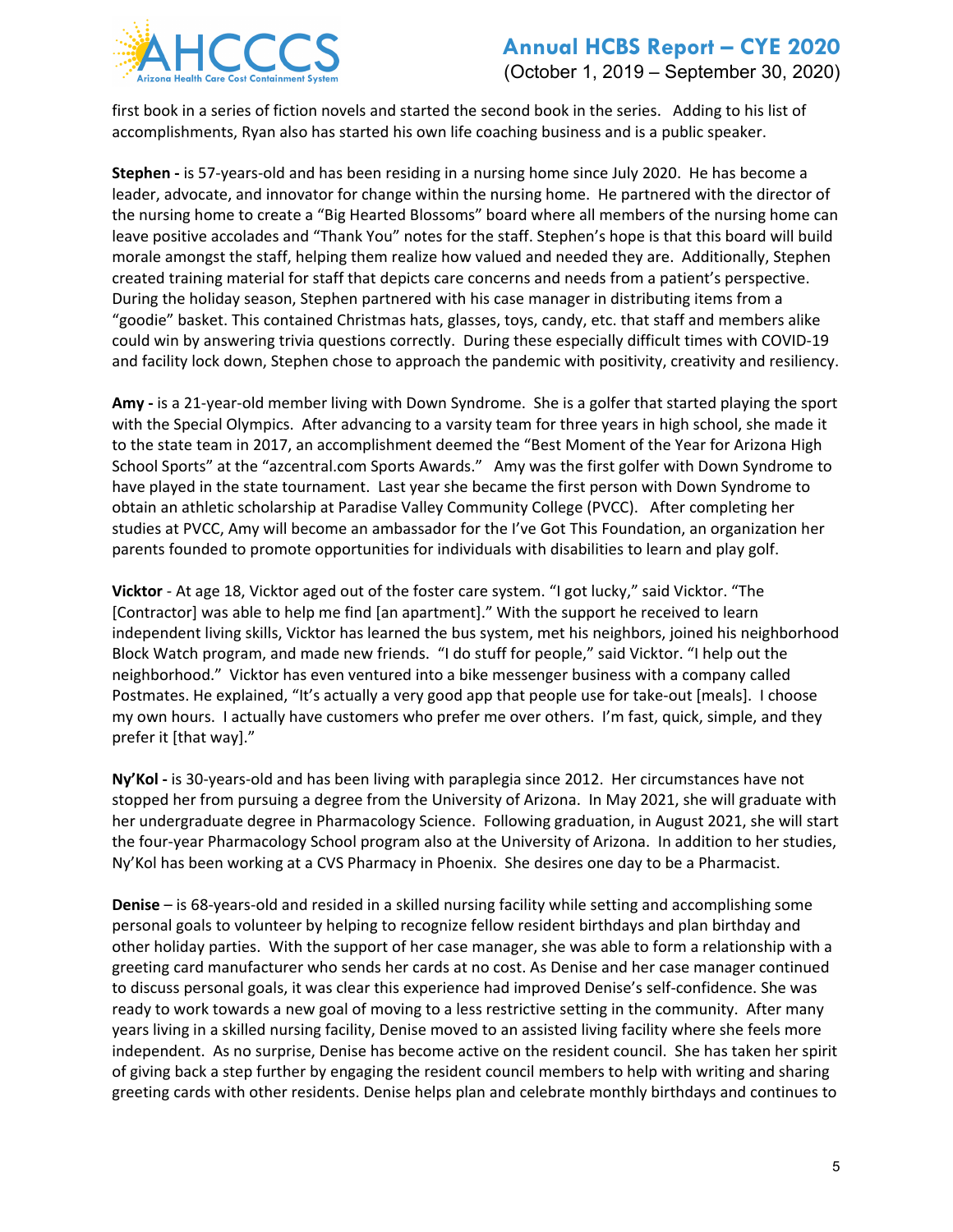

write cards for all occasions for those that reside in the assisted living facility, their families, and staff. Denise has improved the quality of her life and the lives of those in her community.

## **MEMBER INITIATIVES**

The following is a summary of specific HCBS related activities undertaken by the ALTCS Contractors and AHCCCS.

#### • *Spouse as Paid Attendant Caregiver*

AHCCCS implemented the Spouse as Paid Caregiver service option on October 1, 2007, after receiving a waiver from the Centers for Medicare and Medicaid Services (CMS). Spouse as Paid Caregiver is a service model option which allows a spouse, who meets basic qualifications, to provide and be compensated for providing direct care services for their husband or wife. Per the Arizona 1115 Waiver, ALTCS members selecting this option are limited to 40 hours per week of attendant care or like services (homemaker and personal care). Allowing married members this service option has assisted in reducing the challenges of ensuring an adequate caregiver workforce. The Spouse as Paid Caregiver waiver information can be found on the **AHCCCS website**.

In Contract Year Ending (CYE) 2020, 1,717 members received paid services from their spouse, a 9 percent increase from the previous year.

#### • *Self-Directed Attendant Care (SDAC)*

AHCCCS implemented Self-Directed Attendant Care (SDAC) on September 1, 2008. SDAC offers ALTCS members or their legal guardians the choice of directly hiring and supervising their own Direct Care Workers (DCWs) without the use of an agency. It empowers members to have more control over their lives, leading to increased satisfaction, and improved quality of life. Under SDAC, individuals have the right and the ability to make decisions about how best to have their needs met, including determining who will provide the services they need and when the services will be provided. Participating members are supported by the services of a qualified fiscal agent who performs all employer payroll functions and Case Managers who provide general assistance. Case Managers may utilize the SDAC member manual to support members serving in the capacity of the employer of their DCW. Additionally, Case Managers may authorize the member training service to have an AHCCCS registered provider provide training to the member on how to exercise their employer authority.

During CYE 2010, Arizona Administrative Code (rule) was amended to allow SDAC participating members to direct certain skilled nursing services to their DCW. A member can now direct their DCW to perform the following skilled services:

- Bowel care, including suppositories, enemas, manual evacuation and digital stimulation,
- **Bladder catheterizations (non-indwelling) that do not require a sterile procedure,**
- **Wound care (non-sterile),**
- **Glucose monitoring,**
- Glucagon as directed by the health care provider,
- **Insulin, subcutaneous injection only if the member is not able to self-inject,**
- Permanent gastrostomy tube feeding, and
- Additional services with the approval of the AHCCCS Director and the Arizona State Board of Nursing.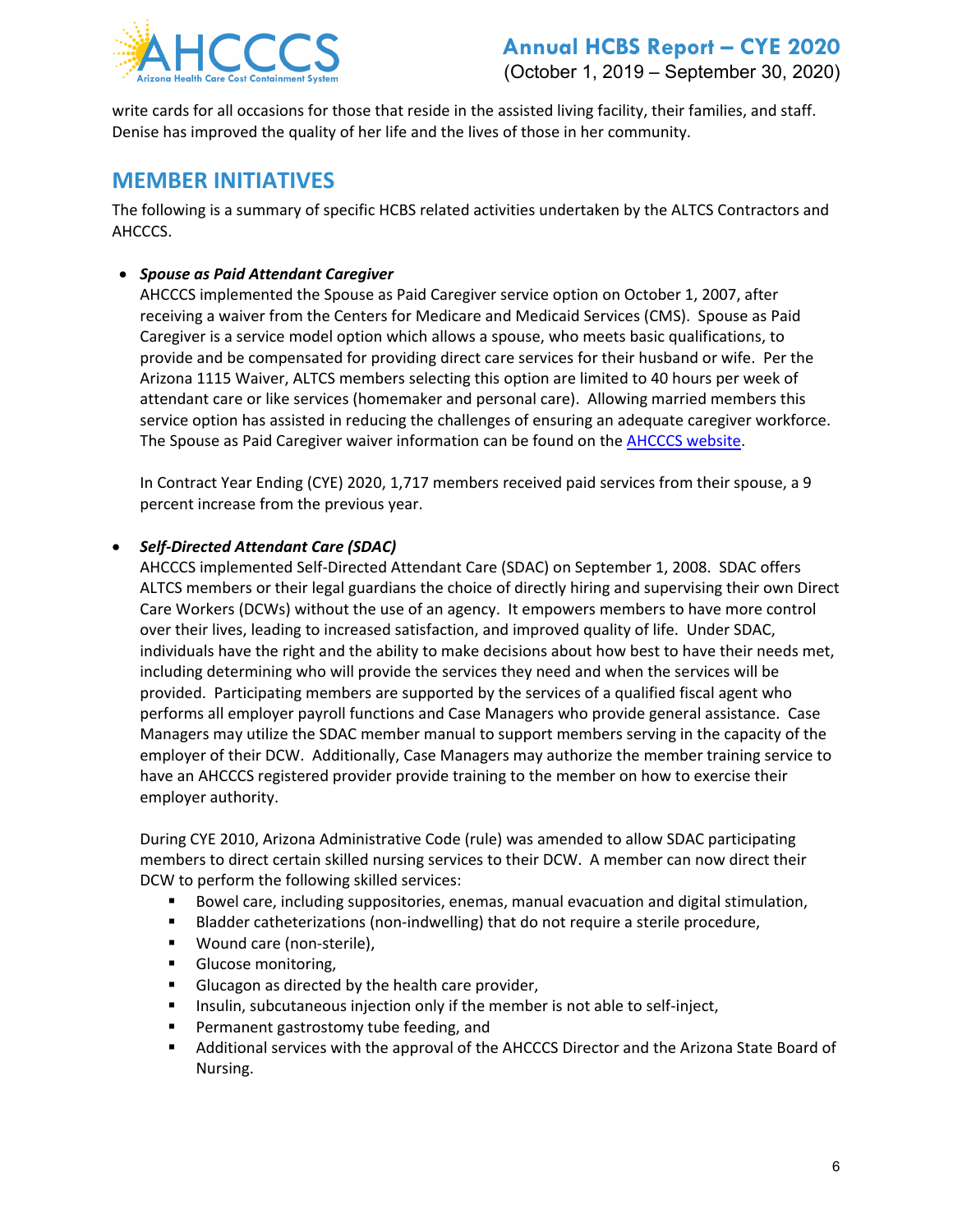

The SDAC policy can be found on the **AHCCCS website.** 

In CYE 2020, 449 members utilized this member-directed option, a 9 percent increase from the previous year.

#### • *Agency with Choice*

On January 1, 2013, AHCCCS implemented and instituted a new member-directed option, Agency with Choice. The option is available to ALTCS members who reside in their own home. A member or the member's Individual Representative (IR) may choose to utilize Agency with Choice for the provision of his/her care. Under this option, the provider agency and the member/IR enter into a formal partnership agreement. The provider agency serves as the legal employer of the Direct Care Worker and the member/IR serves as the day-to-day managing employer. Agency with Choice presents an opportunity for members interested in directing their own care, but would otherwise like the support offered by a provider agency. For provider agencies, the option affords them an opportunity to support members in directing their own care.

During CYE 2012, AHCCCS worked in collaboration with a Development and Implementation Council comprised of ALTCS members, providers, community stakeholders, and Contractors. The Council's primary function was to provide input on programmatic changes AHCCCS needed to make in order to implement the new Agency with Choice member-directed option, including policy and form changes.

In CYE 2013, the primary focus was on supporting Contractors to educate members/IRs about all the available service model options including member-directed options. While Contractors monitor the delivery and quality of services on a routine basis, in CYE 2014, AHCCCS prioritized the development of tools for the purpose of assessing members' support needs for directing their care under this option. The following are examples of those monitoring tools.

- **Developed a Case Manager refresher training to ensure Case Managers are able to support** members/IRs to make informed choices about electing member-directed options,
- **Physion Exercise 1** Developed tools to educate Case Managers on how to assess whether or not a member/IR is fulfilling their respective roles and responsibilities and how to determine the need for additional support, and
- **PHI** Developed a provider assessment tool that helps providers and Contractors assess whether or not a provider agency is fulfilling its respective roles and responsibilities and whether or not additional technical assistance is required.

In CYE 2015 and CYE 2016, AHCCCS planned to work in collaboration with Contractors to implement the use of these specific tools, but implementation was postponed to CYE's 2018, 2019, and 2020 to align with the person-centered planning outlined in a forthcoming section. The aforementioned Case Manager training and tools have been incorporated into the person-centered planning initiative. In CYE 2019, the new standardized person-centered planning document and case manager training addressed documentation standards and strategies to support members in making an informed choice about any of the member-directed options (including Agency with Choice). Additionally, the document and training will support Case Managers on how to assess whether or not a member/IR is fulfilling their respective roles and responsibilities and how to determine the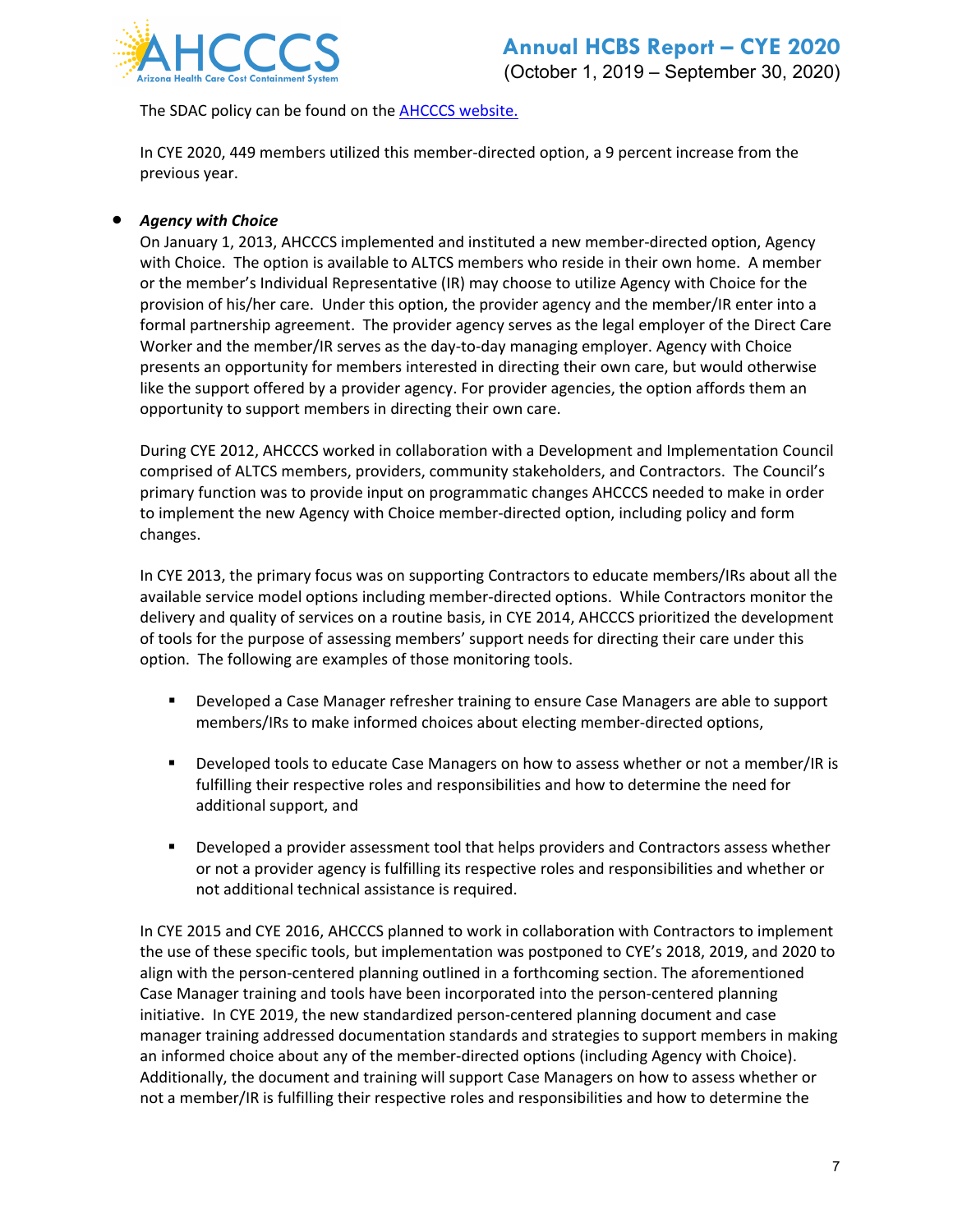

### **Annual HCBS Report – CYE 2020** (October 1, 2019 – September 30, 2020)

need for additional support. In CYE 2020, the AHCCCS policy was revised to include standard policy and procedure requirements for provider agencies utilizing this member-directed option specific to their roles and responsibilities pertaining to the monitoring of the Partnership Agreement between the agency and member and communication protocols aimed at ensuring the members have the supports they need to be successfully employing the model. The Contractors will monitor these standards during the annual quality monitoring visit.

The Agency with Choice policy can be found on the **AHCCCS website.** 

In CYE 2020, 2,081 members utilized this member-directed option, a 16 percent decrease from the previous year. It is important to note, a total of 178 members (8 percent) utilize the combination of the Agency with Choice and Spouse as Paid Caregiver service model options.

The chart below is an five-year summary of the annual percentage change of the membership's utilization of the Spouse as Paid Caregiver service model option, the Self-Directed Attendant Care, and Agency with Choice member-directed options. Historical reductions in utilization of the Agency with Choice member-directed option have resulted in the strategies noted above with respect to case manager training and the revised person-centered planning document.

| <b>Service Model Options - Annual Percent Change</b>     |        |                                     |        |        |                 |
|----------------------------------------------------------|--------|-------------------------------------|--------|--------|-----------------|
| <b>Annual Percentage</b><br><b>Change in Utilization</b> |        | CYE 2016 CYE 2017 CYE 2018 CYE 2019 |        |        | <b>CYE 2020</b> |
| <b>Spouse as Paid</b><br><b>Caregiver</b>                | 0%     | 10%                                 | 5%     | $-2%$  | 9%              |
| <b>Self-Directed</b><br><b>Attendant Care</b>            | $-13%$ | 12%                                 | 9%     | -6%    | 9%              |
| <b>Agency with Choice</b>                                | -5%    | $-5%$                               | $-10%$ | $-14%$ | $-16%$          |

#### • *Community Transition Service*

The implementation of the Community Transition Services option was approved by CMS in 2010. This service provides financial assistance to members to move from an ALTCS long term care institutional setting to their own home or apartment. The option offers up to \$2,000 to defray transition costs such as security and utility deposits for an apartment or home, essential furnishings, or other moving expenses. Contractors also provide assistance to members who may experience financial challenges that present barriers to making a transition into a home or apartment in the community. This is not an uncommon scenario because, during their tenure in the nursing facility, the discretionary income members receive is limited to the special needs allowance. It may take a few months for the share of cost to be reduced to zero after the member has transitioned out of the nursing facility. In these circumstances, Contractors may assist the member with obtaining Section 8 housing or moving into homes that have month-to-month leasing opportunities versus a requirement upfront for first and last month's rent. Members may also receive financial assistance from family members to make the transition.

In an effort to support a member's affordable housing needs, beginning October 1, 2017, AHCCCS required all Contractors to have a designated housing expert that is responsible for identifying housing resources and building relationships with contracted housing providers and public housing authorities for the purposes of developing innovative practices to expand housing options, and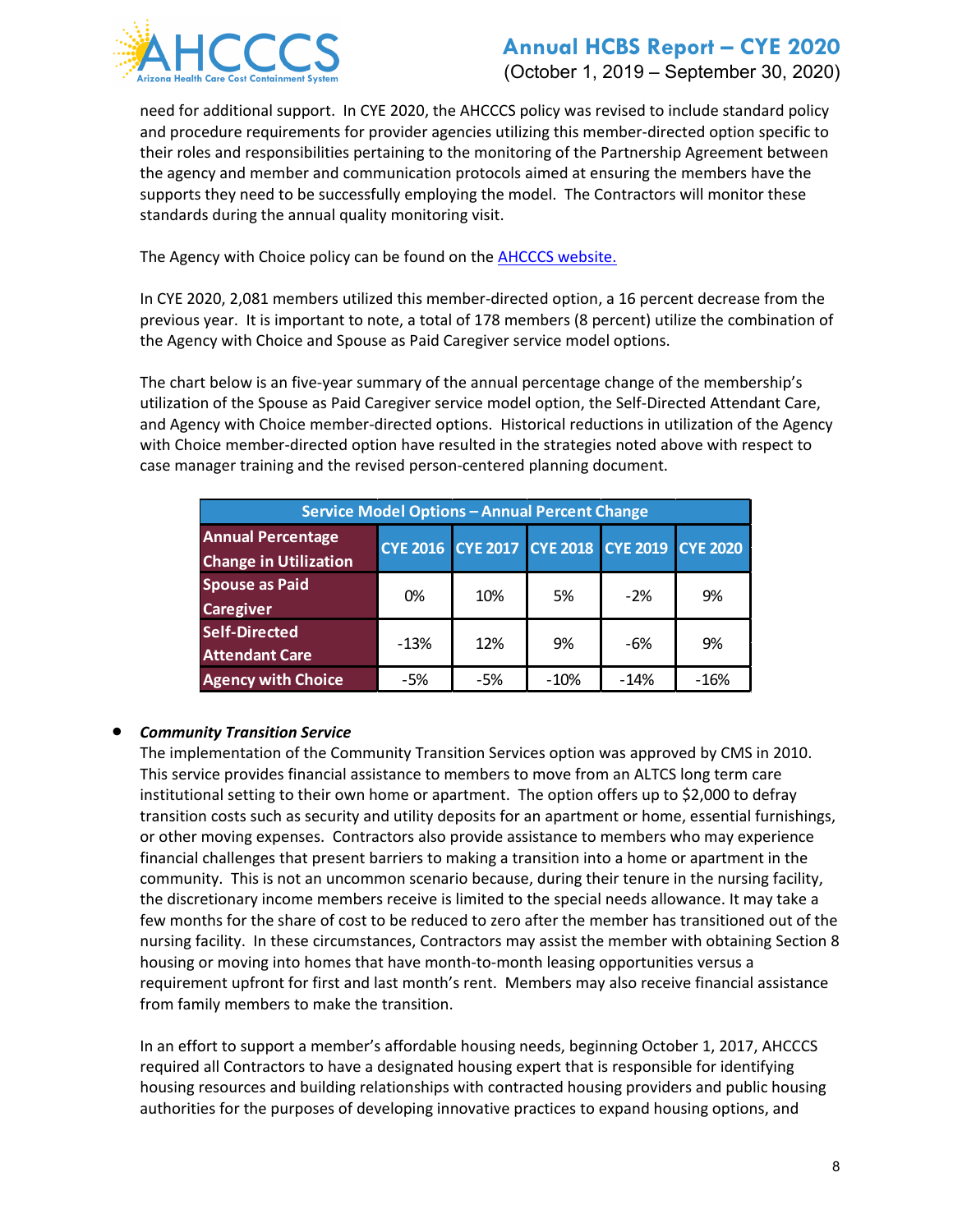

assist case managers in making appropriate referrals for members in need of housing. The housing expert is required to monitor and maintain a list of members with affordable housing needs to inform these efforts, including reporting outcomes of the housing referrals.

#### • *Community Intervener Service*

AHCCCS is developing a new ALTCS service for members with a dual sensory loss (both vision and hearing); it is planned to be effective October 1, 2021. Individuals with a combined vision and hearing loss may have their physical health, mental health, safety, and welfare impacted by their impairments. The Community Intervener service will provide the visual, auditory, and environmental information to members that they are unable to gather on their own and that supports them to lead self-directed lives. Community Interveners are paraprofessionals with specialized training that will support members to access and receive intervention and skill building support related to:

- **•** Communication
- **Information**
- **Environment**
- **Social/Emotional Support**
- **Activities**

In CYE 2018, AHCCCS held two stakeholder forums with members, families, and other stakeholders with expertise in serving individuals with a dual sensory loss. The purpose of the forums was to share information about similar services adopted by other State Medicaid Programs and to solicit information that could assist policy development including setting parameters for the scope of the service, medical necessity requirements, and workforce development standards. In CYE 2019 -2020, AHCCCS utilized the input from the stakeholder forums as well as additional meetings with dual sensory loss subject matter experts to inform the development of the draft policy parameters, including the development of an assessment tool to determine medical necessity. In CYE 2022, AHCCCS plans to make the service available to ALTCS members with a dual sensory loss that meet the medical necessity criteria.

#### • *Addressing Social Isolation*

The AHCCCS Whole Personal Care Initiative (WPCI) was launched in 2019 to address the social risk factors that can have an impact on a person's health and well-being. It is believed that these factors (i.e., socio-economic status, behaviors and physical environment) contribute more to health outcomes than access to health care. One social risk factor that AHCCCS wants to specifically address for the ALTCS population is social isolation. There is strong evidence that social isolation is associated with poor health outcomes and higher rates of mortality. For example, according to the Journal of Aging Life Care, social isolation has been identified as having the same magnitude of impact on a person's health as high blood pressure, smoking, and obesity. Additionally, as the American Psychological Association reported on their website, it has been noted to increase a person's risk of dementia by 40 percent.

In CYE 2019 and CYE 2020, AHCCCS explored the creation of a new habilitation service model that would support members to develop skills to build relationships and community connections in their community of choice and further their personal goal development. Members would have the options for this service to be provided by peers who experiencing aging or living with a disability.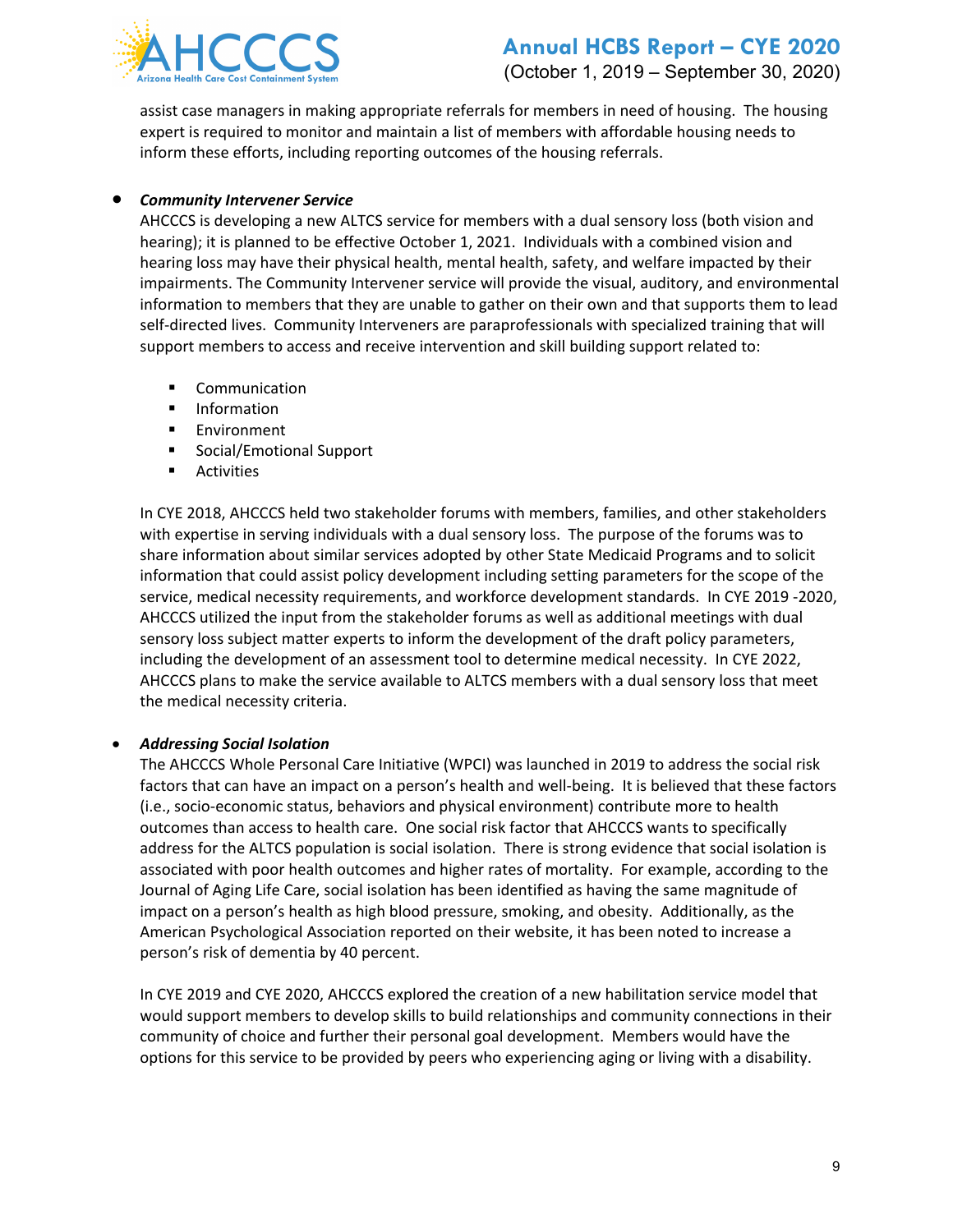

#### • *Prior Period Coverage For HCBS*

Since 2006, Contractors have been allowed to cover HCBS services for "Prior Period Coverage" enrollment. This allows applicants to have HCBS services covered by the Contractor during the period between application and determination of eligibility. Such coverage allows greater flexibility in the choice of a service site. Persons awaiting discharge from hospitals can go directly back to their own home, with coverage of those services paid for once eligibility is determined and enrollment is complete.

#### • *Home and Community Based Services Litigation: Ball v. Betlach*

In January 2000, a class action lawsuit Ball v. Biedess (later amended to Ball v. Betlach) was filed on behalf of EPD members enrolled in the ALTCS program concerning the availability of critical in-home services. Critical services are attendant care, personal care, homemaker, and respite services which provide bathing, toileting, dressing, feeding, and transferring to or from beds or wheelchairs, and assistance with other similar daily activities. In addition to other claims, the plaintiffs alleged a violation of 42 USC 1396a(a)(30)(A), the Medicaid Equal Access provision. A Settlement Order in this matter was approved by the Federal District Court in October 2012. Nevertheless, this case had been in litigation for more than a decade and had been appealed to the Ninth Circuit Court of Appeals on two separate occasions. Below is a brief summary of the major events.

In 2004, the Federal District Court concluded that AHCCCS failed to provide members with equal access and ordered that AHCCCS provide each individual who qualifies for critical services with those services without gaps in service. The following year, the Federal District Court issued an order which required AHCCCS to eliminate gaps in critical in-home services within two hours and mandated that ALTCS Contractors have back-up staff available. AHCCCS was also required to file monthly reports of gaps in critical services with the court and implement an expedited grievance process where members could contact a hotline.

Two years later, in 2007, the Ninth Circuit Court of Appeals concluded that Congress did not intend to create a private right of action under 42 USC 1396a(a)(30)(A), reversing the District Court. In 2010, the District Court ordered AHCCCS to establish a single toll free hotline for members to report gaps and to modify all relevant contracts, forms, and policies to explicitly require that ALTCS Contractors have back-up workers available. (From October 2010 to September 2013 the hotline received less than five calls each month concerning gaps in services).

Mediation was subsequently explored. After several assessment conferences were scheduled by the Court of Appeals, the parties agreed to settle the litigation in principle. A fairness hearing was scheduled in early October 2012, and on October 30, 2012, the Federal District Court approved the Proposed Settlement Agreement. As part of the Settlement, AHCCCS agreed to provide Plaintiffs an additional 24 months of gap reports and two annual reports. If the aggregate rate of gaps for authorized services is 0.1 percent or more for two consecutive months, the plaintiffs can request a meeting with AHCCCS to address the concerns, and, if not satisfied with AHCCCS' efforts, the plaintiffs may seek judicial intervention. If no judicial enforcement action was pending at the end of the 25<sup>th</sup> month following approval of the Settlement Agreement, the case would be dismissed.

As required by the Settlement Agreement, AHCCCS continued to file monthly gap reports which remained very low: The percentage of gap hours remained in the 0.05 - 0.08 percent range. Pursuant to the Federal District Court Order dated October 26, 2012, the court retained jurisdiction of this case through December 2014 for the purpose of hearing any issues regarding alleged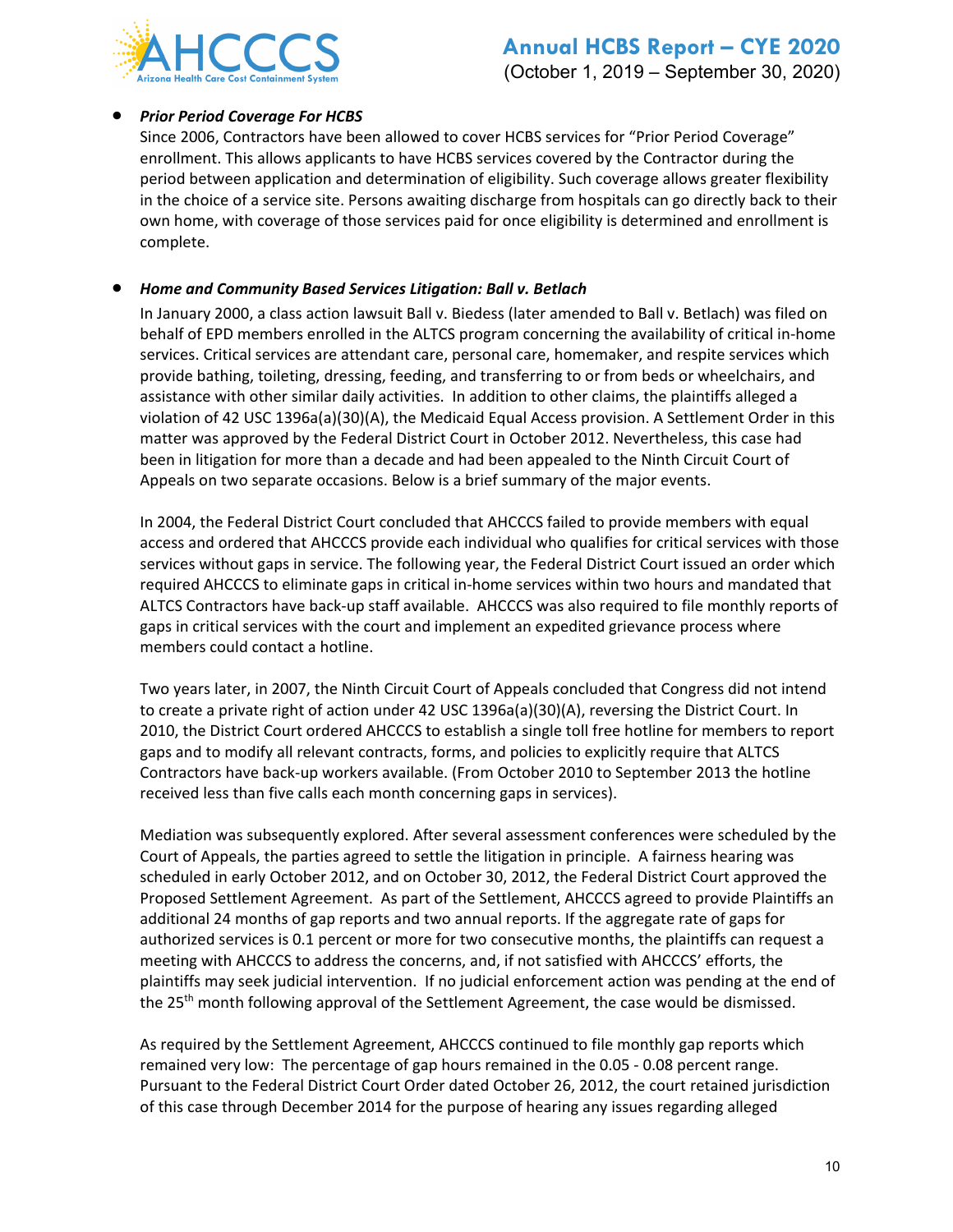

(October 1, 2019 – September 30, 2020)

violations of the terms of the Settlement Agreement. The Settlement Agreement provided for limited court jurisdiction through the end of the  $25<sup>th</sup>$  month following approval of the settlement. No allegations of violations were presented, and because no judicial enforcement action was filed by the plaintiffs in December 2014, the court no longer retained jurisdiction of the matter after December 2014 and the case was dismissed in its entirety. Gap Reports to the plaintiffs' counsel were no longer required after November 2014.

*The average monthly occurrence of a gap in critical service, for the reporting period, was 0.04 percent which is within the historical low range (0.01 - 0.08 range).* 

To perform ongoing review of the delivery of critical care services, AHCCCS continues to require Contractors to monitor monthly instances of gaps in services and submit a Quarterly Gap in Critical Services Log. In addition, a Semi-Annual Report must be submitted which outlines trends in service delivery and any corrective actions implemented regarding gaps in services and grievances related to service gaps. Contractors use the analysis to work with providers to ensure that members receive services appropriately and to inform network development. These requirements will be sunsetted to coincide with the introduction and implementation of Electronic Visit Verification (EVV) beginning January 1, 2021.

AHCCCS is leveraging the EVV mandate to develop a more streamlined reporting approach to ensure, track, and monitor timely service delivery and access to care for members. AHCCCS is currently working with the State's EVV vendor to make system customizations and standard reports to assist providers, Contractors, and AHCCCS in using EVV to mitigate access to care challenges. This includes mechanisms to track and monitor the time it takes for members to receive a service once it has been determined to be medically necessary. Additionally, the reporting will support monitoring scheduled service visits versus occurrences of late or missed visits and the actions the providers took in response to a late or missed visit.

# **CONTRACTOR INITIATIVES**

The Contractors engage in a number of initiatives aimed at ensuring members are living in the most integrated setting as well as participating in community life. The following are examples of those initiatives.

One Contractor is elevating the awareness of elder abuse by developing and implementing an awareness campaign that outlines the importance of an appropriate process and response to identifying and reporting elder abuse. The Contactor has formed an Elder Abuse Coalition that meets on a monthly basis. Upon request by the Coalition members, materials found on the National Center on Elder Abuse website is shared monthly with the coalition members including educational videos on the different types of abuse, how to report abuse, and how to offer support to those who have been a victim of abuse. The monthly meetings also serve as an opportunity for coalition members to network and share resources and services provided by their organizations to the senior community. For World Elder Abuse Awareness Day, the coalition sponsored the disbursement of informational flyers on the different types of elder abuse to those receiving meals from the senior nutrition center.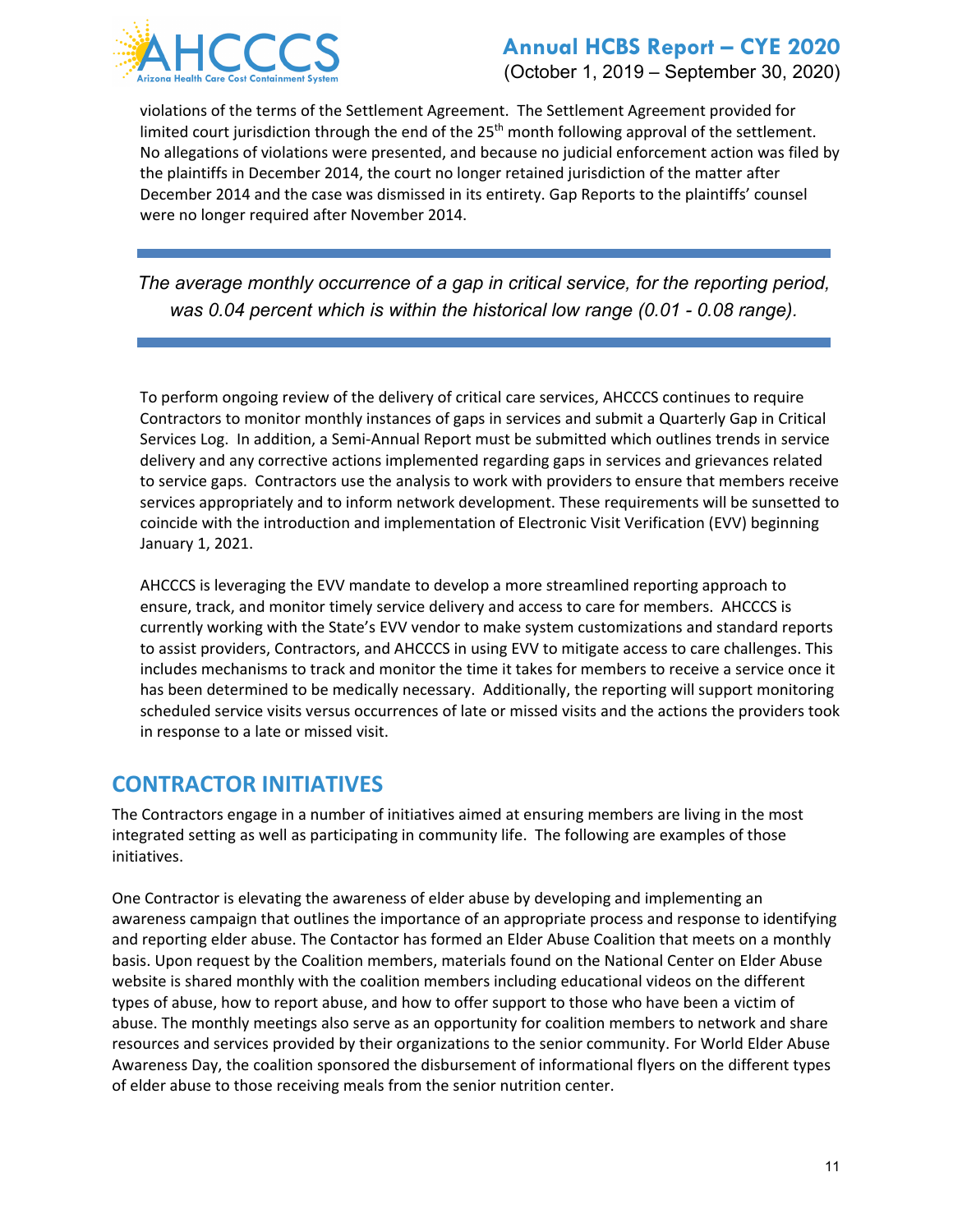

(October 1, 2019 – September 30, 2020)

One Contractor transitioned their Member Advisory Councils to a virtual platform as a result of the COVID-19 Public Health Emergency because members wanted to stay connected. During one of the meetings, a member presented his personal experiences living independently in the community. He shared that he owns and operates an organization that assists people with disabilities to remain socially active and to be able to participate in community life. This presentation initiated conversation and raised other questions around ways to combat the feelings of isolation and how to participate in other social activities when people are staying in their homes to protect themselves during the pandemic. Council members suggested helping to bring resources to the members to keep them active in their homes since community engagement might put them at risk. This got the attention of the Contractor's Member Empowerment Resource Team. They sought out and provided low-cost ideas about activities members could do at home, ranging from puzzles, color pages and books, exercise and meditation activities, yarn and crocheting patterns, art supplies, and starting to, or revisiting, playing a musical instrument. The team created activity boxes: "50 things to do for free at home*.*" Case managers could request an activity box filled with activities based upon an individual member's interest and it was mailed to their home. Additional, input from the Member Advisory Council resulted in enhancements to the activity boxes that may support improve mood, cognition, stress reduction, and depression for the members experiencing limited social outlets due to the pandemic.

One Contractor created a provider referral portal to streamline the referral process for establishing inhome services in the most time efficient way. Previously, a case manager would make individual phone calls to agencies relaying the same member need information over and over. After waiting a day for responses, another round of calls would be made repeating this process until an agency and direct care worker was identified. At times this posed a challenge to meeting timeline requirements for timely delivery of service. With the introduction of the portal, initiation of the referral process begins when the case manager gathers pertinent data related to the referral from the member or their health care decision maker and enters it into the portal. Once submitted, the referral is available for the entire network of provider agencies to view and consider. The agency that accepts the referral first will be contacted by the case manager following an exchange of introductory emails. Thereafter, the agency staff facilitates an initial meeting with the member and once approved by the member, an authorization for service is completed and start date of service provision is verified.

One Contractor is a recipient of a Section 811 Project Rental Assistance program grant from Housing and Urban Development (HUD), which enables individuals with disabilities who are income and ALTCSeligible to live in integrated, affordable housing. As part of the Contractor's broader efforts around affordable housing, a total of 14 members, during this reporting period, moved into affordable housing with 10 members receiving rental subsidies through the voucher program. Of the 24 members housed, three members made progressive housing moves from Adult Developmental Homes and two from group homes to reside in their own homes. From the conception of the Contractor's Affordable Housing program (from October 1, 2017 to September 30, 2020) a cumulative cost savings of over \$898,000 has resulted.

## **AHCCCS ADMINISTRATION AND OVERSIGHT**

The following is a summary of other activities that touch on broader long-term care issues, but also address HCBS as a component. Some of these activities involve collaborative efforts with other Arizona state agencies, while others are exclusive to AHCCCS and its Contractors.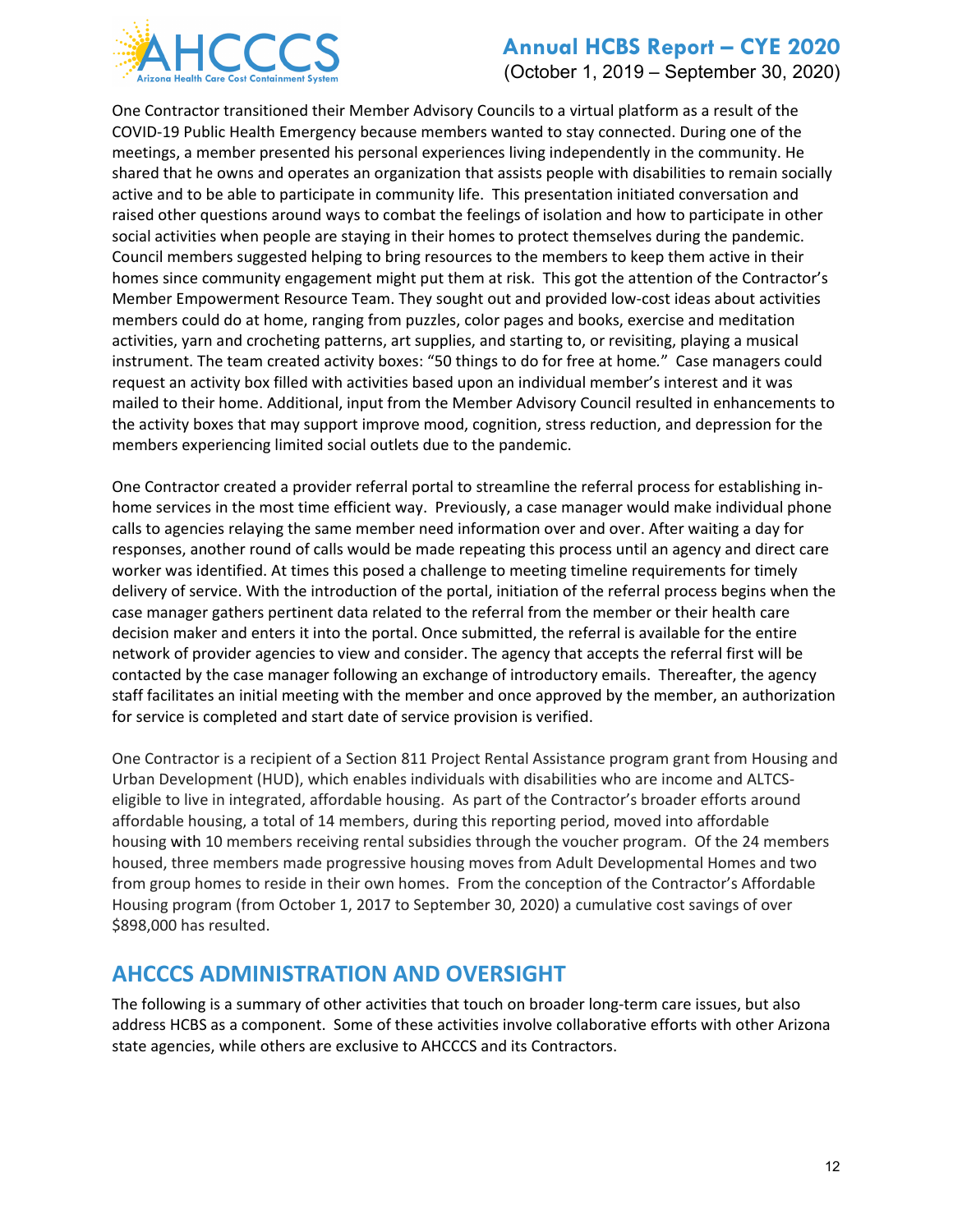

#### • **COVID-19 Response**

AHCCCS implemented a number of actions to combat and support risk mitigation of COVID-19 in CYE 2020. These efforts include requesting and receiving approval on new 1115 Waiver authorities, expanding the provision of telehealth services, and coordinating the COVID-19 response with the Arizona Department of Health Services and Contractors. AHCCCS held weekly meetings with the Contractors at the beginning of the Public Health Emergency (PHE) and has since been able to transition to less frequent meetings. AHCCCS also maintains an extensive list of FAQs on the AHCCCS website to help address questions and concerns from Contractors and stakeholders.

In March 2020, AHCCCS submitted requests to CMS to waive certain Medicaid requirements to enable AHCCCS to combat the continued spread of COVID-19. One such request under the 1115 Appendix K authorities is to specifically address the unique needs of maintaining access to care for ALTCS members during the Public Health Emergency. The approved authorities, in part, permit flexibility to expand efforts to mitigating workforce shortages, maintaining network adequacy of HCBS providers, expanding the eligible population for home delivered meals, and permitting remote assessment planning and approvals. Additionally, AHCCCS was granted flexibility to allow HCBS providers to accompany members to the hospital and provide care simultaneously in order to alleviate some of the burden on a very taxed hospital system as well as support members who may be scared or concerned when families were not allowed in due to COVID-19.

More information on the Agency's COVID-19 response can be found on th[e AHCCCS website.](https://azahcccs.gov/AHCCCS/AboutUs/covid19.html)

#### • *Arizona State Hospital (AzSH) Coordination*

On July 1, 2016, the Arizona Department of Health Services' Division of Behavioral Health Services (ADHS/DBHS) merged with AHCCCS in an effort to streamline monitoring and oversight of the behavioral health delivery system via the Regional Behavioral Health Authorities throughout Arizona. Prior to the transition, ADHS/DBHS was responsible for oversight and monitoring of members who were conditionally released from the AzSH. AHCCCS is now responsible for this function and requires Contractors to develop and implement policies and procedures to provide high touch Contractor care management and other behavioral health and related services to each member on conditional release from AzSH, consistent with the member's Court Ordered Conditional Release Plan. As stated in their contract, Contractors actively participate in the member's discharge plan prior to release. Contractors are not permitted to delegate the care management functions to a subcontracted provider and must submit a monthly comprehensive status report for each member on Conditional Release to the Psychiatric Security Review Board (PSRB), the member's attorney, and to the designated AHCCCS Medical Management (MM) staff. AHCCCS staff participates in a phone discussion with Contractors regarding each member, following receipt of the monthly report to ensure any potential compliance issues are thoroughly investigated. Issues of noncompliance are reported immediately by the Contractor to the PSRB, the member's attorney, and AHCCCS designated staff.

#### • *Long Term Care Case Management*

Each ALTCS-enrolled member receives case management services provided by a qualified Case Manager. ALTCS Case Managers utilize a person-centered approach and maximize member/family self-determination while promoting the values of dignity, independence, individuality, privacy, and choice.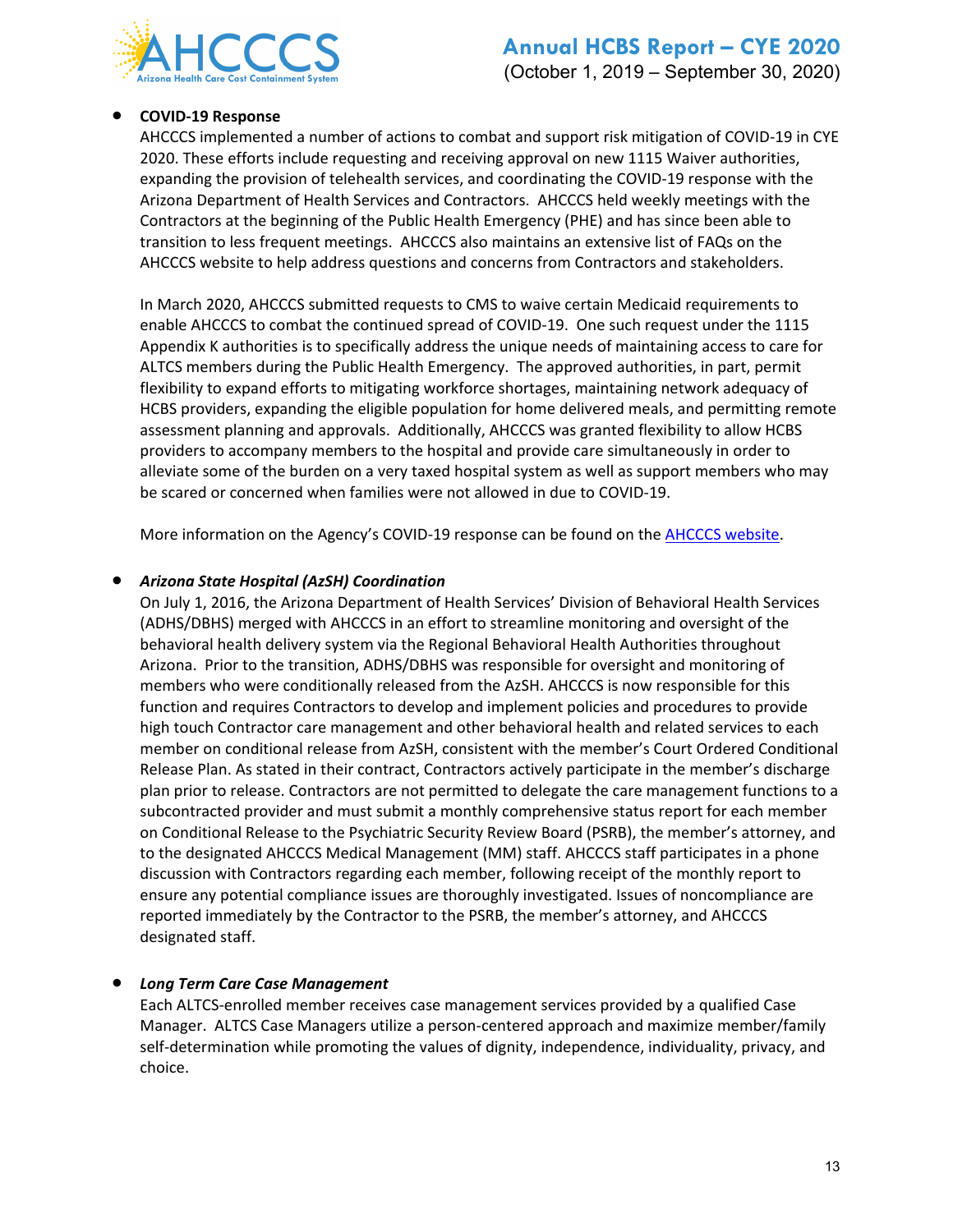

# **Annual HCBS Report – CYE 2020** (October 1, 2019 – September 30, 2020)

Case Managers conduct regular home visits with HCBS members to ensure quality services are being provided without gaps; to determine the services necessary to meet the member's needs, while in the most integrated setting; to provide member specific education to the member and his/her family; and to introduce alternative models of care delivery when appropriate.

The following are examples of how Case Managers execute their aforementioned roles and responsibilities.

- **Member-Directed Options Information**: Case Managers regularly inform members about member-directed options and assist members and their families to make informed decisions about the service delivery model of care.
- **End of Life Care:** Case Managers educate members/families on End of Life Care, which encompasses all health care and support services provided at any age or stage of an illness.
- **Serious Mental Illness Determinations:** Case Managers assess for the appropriateness of and submit referrals for members to receive a Serious Mental Illness Determination and, once affirmed, ensure members receive entitled services including grievance and appeals processes.
- **Cost Effectiveness Analysis:** Case Managers assess the continued suitability, appropriateness, and cost effectiveness of the member's in-home services. HCBS placement is the goal for ALTCS members as long as cost effectiveness standards and the member's medical, functional, social, and behavioral health needs can be met in that setting. The Case Manager regularly assesses the cost of the HCBS services and compares them to the estimated cost of institutionalized care. Placement in an HCBS setting is considered cost effective if the cost of HCBS services for a specific member does not exceed 100 percent of the net cost of institutional care for that member.
- **Non-Medicaid Service Coordination:** Case Managers identify and integrate non-ALTCS covered community resources/services as appropriate based on the member's needs, including community resources/services that support members in achievement of personal or independent living goals.
- **Goal Development:** Case Managers assist members to develop meaningful and measureable goals, including personal and independent living goals. Case managers also provide members with information about local resources to help them transition to greater self-sufficiency in the areas of housing, education, and employment, as well as identify goals and preferences around the areas of recreation, friendships, and family relationships.

Contractors are required to submit a Case Management Plan and Evaluation on an annual basis which addresses how the Contractor will implement and monitor case management and administrative standards outlined in AHCCCS policy including specialized caseloads.

AHCCCS evaluated the plans that were submitted for CYE 2020 and approved each Contractor's plan for the delivery of case management and the evaluation of the previous year's activities and outcomes.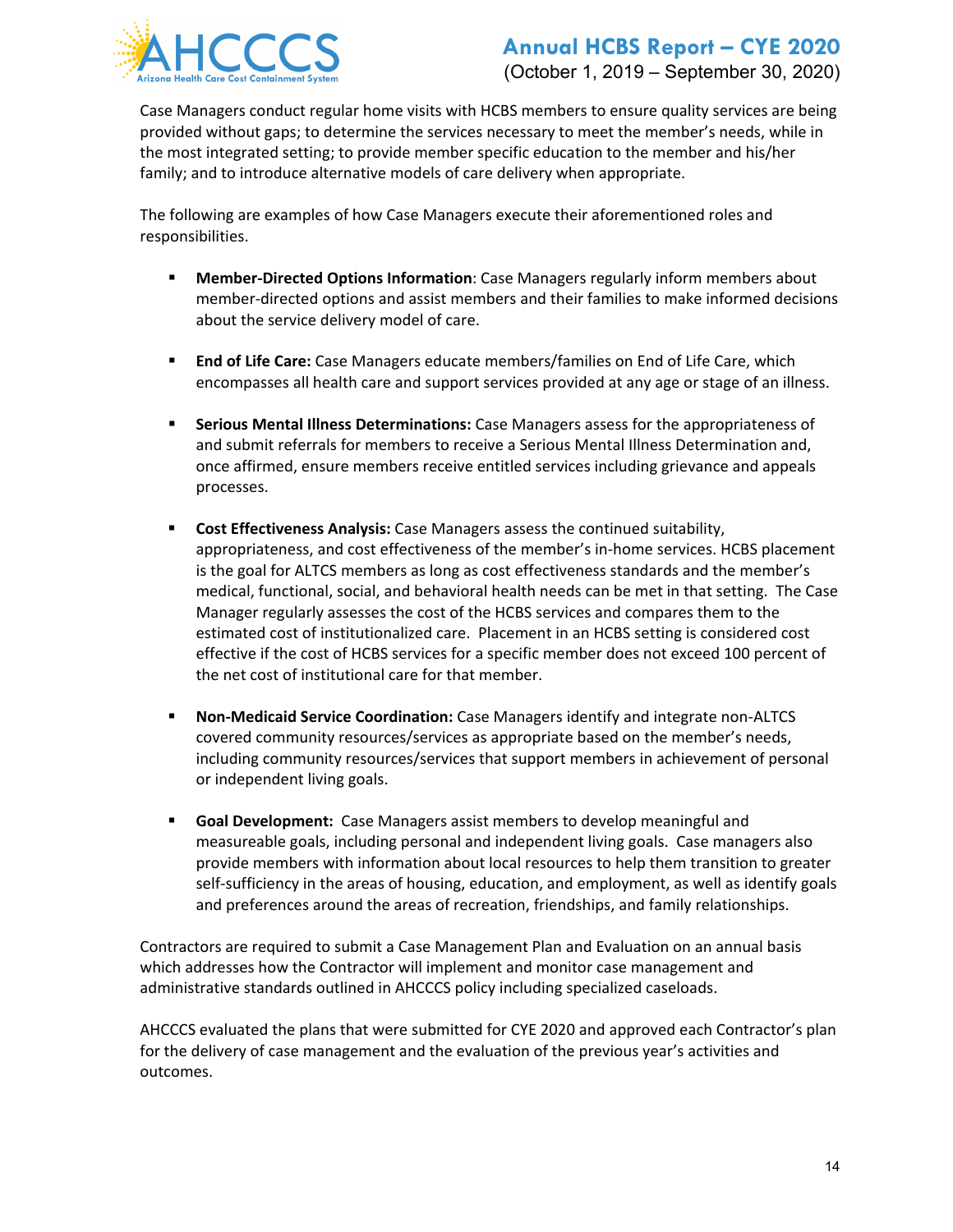

In an effort to enhance the person-centered approach and further maximize member/family selfdetermination, AHCCCS initiated a process to:

- Create alignment of practices, forms, and monitoring of person-centered service planning (PCP) approach and personal goal development,
- Support members to have the information and supports to maximize member-direction and determination, and
- **Develop processes to document health and safety risks and safeguard against unjustified** restrictions of member rights in accordance with the Home and Community Based Settings rules.

In August 2016, AHCCCS entered into an Interagency Service Agreement with the Sonoran University Center of Excellence in Developmental Disabilities (UCEDD) at the University of Arizona, a recognized organization with subject matter expertise in the arena of person-centered service planning. A multi-stakeholder advisory workgroup has been established to solicit input from members, families, service providers, and Contractors. The implementation phases and associated tasks are outlined below through CYE 2021. The final Person Centered Service Planning (PCSP) workgroup meeting was held on May 27, 2020. Subsequently, the PCSP initiative has moved from the planning phase to the implementation phase. Due to COVID-19, implementation of the new PCSP and related policies were postponed in CYE 2020. AHCCCS is planning to hold the PCSP Trainthe-Trainer event during the next reporting period in March 2021, with implementation of the new PCSP tool/process to follow in June 2021.

| <b>Person Centered Service Planning Project</b> |                                                                                                                                                                                                                                                                                                                  |  |  |  |  |
|-------------------------------------------------|------------------------------------------------------------------------------------------------------------------------------------------------------------------------------------------------------------------------------------------------------------------------------------------------------------------|--|--|--|--|
| <b>Phase</b>                                    | <b>Tasks</b>                                                                                                                                                                                                                                                                                                     |  |  |  |  |
| 1                                               | Research of best practices for compliance and implementation of the HCBS Rules<br>Analysis of current practices in planning and functional assessment of DDD and Tribal<br>Contractors                                                                                                                           |  |  |  |  |
| 2                                               | Analysis of current practices in planning and functional assessment<br>Determination of steps necessary to comply with PCP requirements<br>Provide technical assistance and recommendations for uniform PCP policies, procedures<br>and forms to guide ALTCS/Tribal Contractors in implementing PCP requirements |  |  |  |  |
| 3                                               | Develop competency-based training for case managers/support coordinators and others<br>on person-centered thinking, philosophy and practice                                                                                                                                                                      |  |  |  |  |
| 4                                               | Pilot testing for PCP forms, policies, and procedures and training for ALTCS/Tribal<br>Contractor staff                                                                                                                                                                                                          |  |  |  |  |
| 5                                               | Finalize all policies and procedures<br>Create educational materials and/or educational sessions for members on person-<br>centered service planning.                                                                                                                                                            |  |  |  |  |

#### • *Electronic Visit Verification (EVV)*

Pursuant to Section 1903 of the Social Security Act (42 U.S.C. 1396b), AHCCCS is mandated to implement EVV for non-skilled in-home services (attendant care, personal care, homemaker,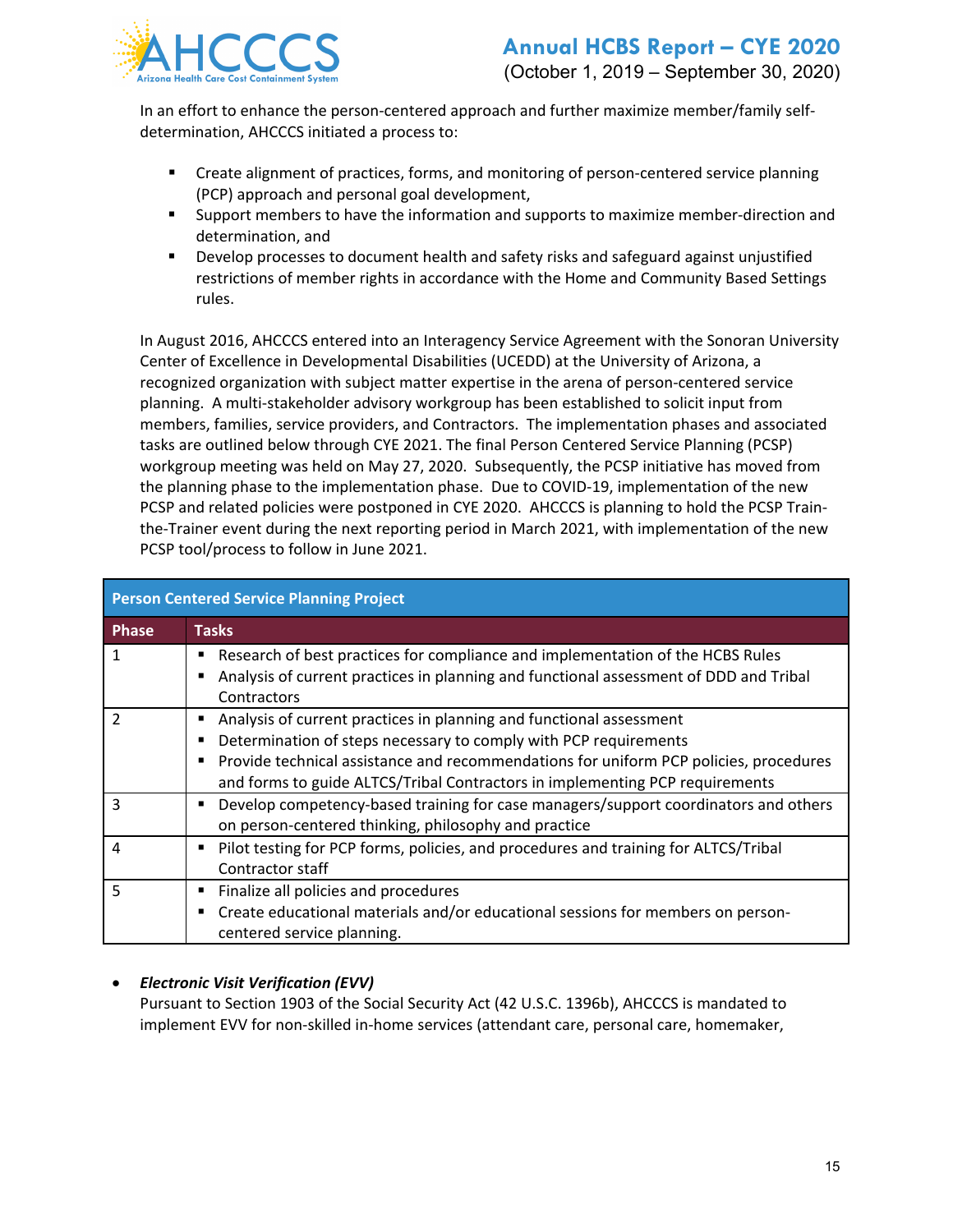

habilitation, respite) by January 1, [2](#page-15-0)021<sup>2</sup> and for in-home skilled nursing services (home health) by January 1, 2023.

The goals of instituting EVV in the AHCCCS program include:

- Ensuring, tracking, and monitoring timely service delivery and access to care for members,
- Reducing provider administrative burden associated with scheduling and hard copy timesheet processing,
- Accommodating the lifestyles of members and their families and the way in which they manage care,
- Accommodating service provider business decisions and preserving existing investment in systems, and
- **Prevention, detection, recovery of improper payments due to fraud, waste, and abuse.**

During the reporting period, AHCCCS engaged in the following major milestones to prepare for implementation of EVV:

- Received approval from CMS on the good faith effort exemption permitting AHCCCS to extend the timeline for compliance to January 1, 2021,
- Collaborated with the state-sponsored vendor to perform required system testing for AHCCCS and Contractors,
- **Engaged in User Acceptance Testing with the state-sponsored vendor,**
- **•** Drafted the AHCCCS EVV policy in preparation of a public comment period,
- Released and monitored the Alternate EVV Vendor's compliance with technical and business requirements,
- **PED 2** Developed and prepared for the release of the training for providers using the statesponsored EVV vendor including a combination of live-interactive training and Learning Management System accessible training,
- Added member and provider resources to the AHCCCS EVV Website, including regularly updated FAQs, and
- Facilitated regularly scheduled meetings with provider groups representing industries subject to EVV.

More information on EVV can be found on the [AHCCCS website.](http://www.azahcccs.gov/evv)

#### • *Network Development Plans*

Each year, AHCCCS requires that ALTCS Contractors develop an adequate network and submit a Network Development and Management Plan (Plan) to demonstrate their networks meet the needs of ALTCS members they serve. In the Plan, the Contractors identify the current status of the network at all levels (institutional, HCBS, acute, alternative residential, etc.) and project future needs based upon membership growth and changes in member profiles/service needs. As a component of the Network Development Plans, AHCCCS requires Contractors to incorporate a Workforce Development Plan. Additional information on Workforce Development can be found in the subsequent Workforce Development section.

<span id="page-15-0"></span><sup>&</sup>lt;sup>2</sup> On December 5, 2019, AHCCCS received approval from CMS to extend the timeline for compliance through 01/01/21.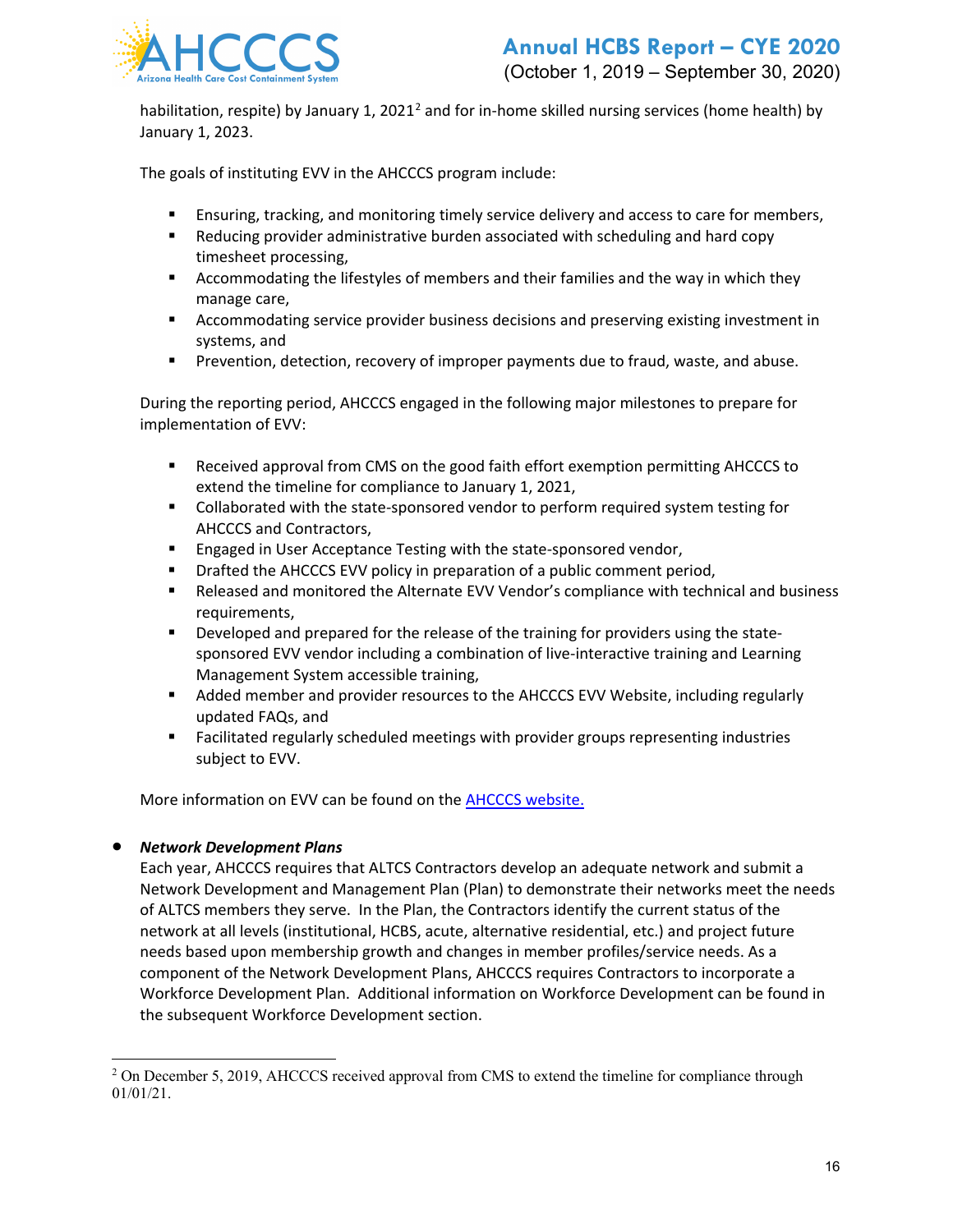

Specifically, AHCCCS requires the Contractor to provide information on many issues relating to network sufficiency in the Plan, including but not limited to the following:

- Evaluation of the prior year's Plan
- **EXECUTE:** Current status of network by service type
- How members access the system
- **Relationship between the various levels of the networks**
- **Current network gaps**
- **IMMEDIATE:** Immediate short term interventions when a gap occurs
- **Interventions to fill network gaps, and barriers to those interventions**
- **Evaluation of the interventions**
- Strategies utilized to increase the percentage of members living in their own home
- Any network issues identified during member and provider council meetings
- **How the network is designed for populations with special health care needs**

AHCCCS requires its ALTCS Contractors to develop and demonstrate the implementation of proactive strategies to reduce the percentage of members in Alternative Residential Settings once it is determined that 20 percent or more of a Contractor's HCBS membership resides in such settings.

AHCCCS evaluated the Plans that were submitted for CYE 2020 and approved each Contractor's Plan, including the methods for analyzing the network and identifying and addressing network gaps. AHCCCS is in the process of reviewing the plans for CYE 2021.

#### • *Abuse & Neglect Prevention Task Force*

The Abuse & Neglect Prevention Task Force convened in response to an Executive Order to ensure the health and safety of Arizona's most vulnerable citizens. The Task Force examined a broad range of concerns and opportunities aimed at enhancing the prevention of abuse and neglect. The Task Force developed 30 recommendations that fall under the following themes:

- Statewide public awareness campaign to encourage a statewide culture of abuse, neglect, and exploitation prevention educating the broader public of that commitment.
- **Prevention and accountability of all state agencies, in collaboration with private vendors and** stakeholders, to develop, disclose, implement, and monitor policies and practices aimed at preventing abuse, neglect, and exploitation, reporting incidents, conducting investigations, and ensuring incident stabilization and recovery.
- Multi-agency coordination where AHCCCS, DES, ADHS, and other critical system partners work to employ a coordinated, multidisciplinary team approach in preventing and addressing incidents of abuse and neglect.
- **Signage implementation on how to report abuse, neglect, and exploitation to be** prominently posted in all settings in which vulnerable individuals reside and/or receive services.
- State agencies, in partnership with community-based organizations, to offer evidence based training on abuse, neglect, and exploitation prevention, reporting, and recovery to vulnerable individuals and their families.
- **IMPROVEMENTS IN IDENTIFICATION, tracking, and analysis of incidents of alleged abuse and** neglect, including mechanisms for making data readily available to the public.
- Workforce development strategies which fosters workplaces that uphold the ideals of respect, attentiveness, and active support for all individuals receiving services and providing services within the State Medicaid program.
- Adult Protective Services registry checks and training to investigators.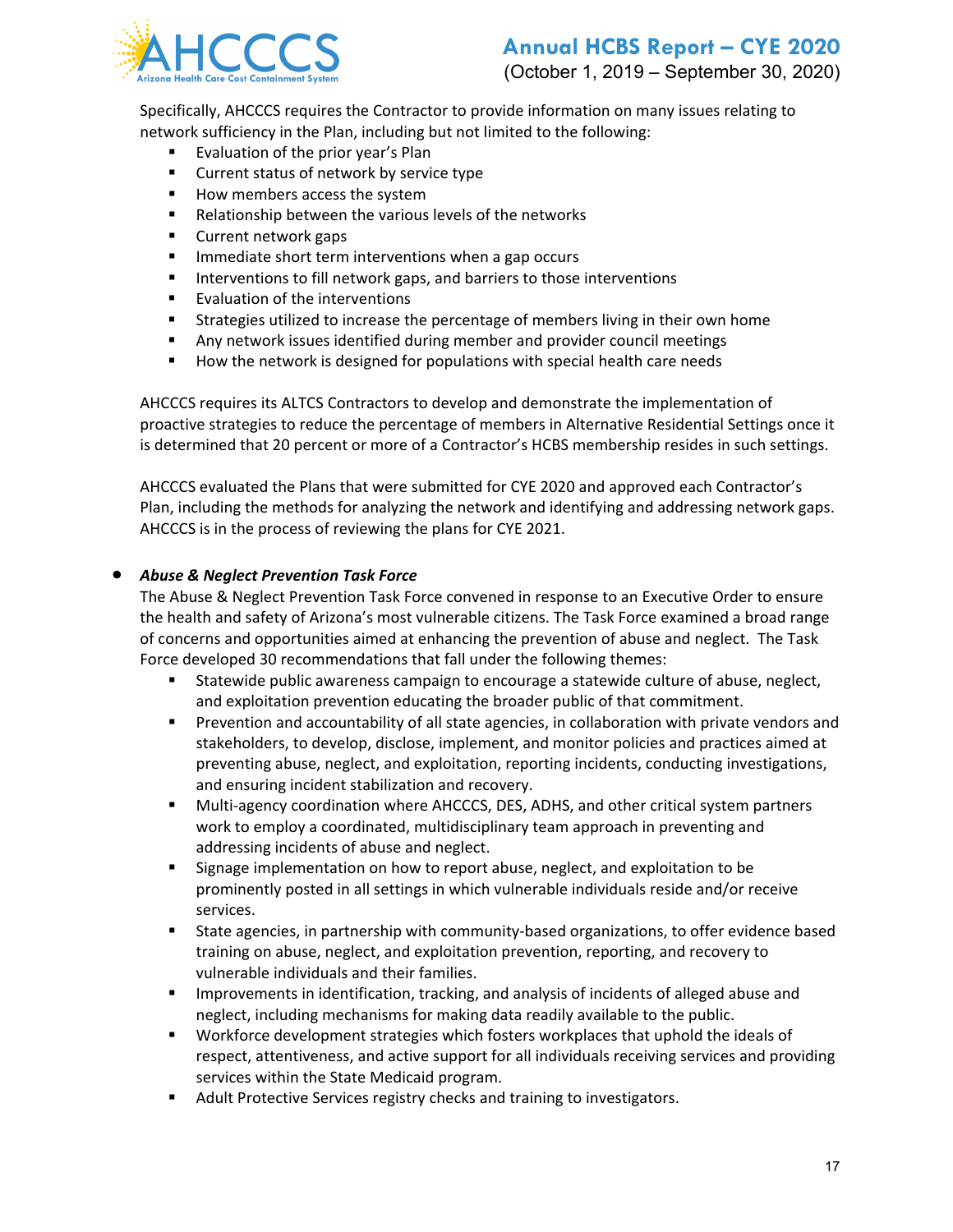

### **Annual HCBS Report – CYE 2020** (October 1, 2019 – September 30, 2020)

- **Supportive resources to help manage caregiver stress.**
- **Public access to Setting Monitoring Reports that include monitoring reports for group** homes and adult developmental homes to the extent allowed by statute and privacy restrictions.
- Review of confidentiality requirements to identify potential revisions to statute and agency policies to allow information sharing between parties while maintaining required privacy and confidentiality protections.

More information on the Abuse and Neglect Prevention Task Force can be found on the [AHCCCS](https://www.azahcccs.gov/AHCCCS/CommitteesAndWorkgroups/abuseneglect.html)  [website.](https://www.azahcccs.gov/AHCCCS/CommitteesAndWorkgroups/abuseneglect.html)

#### • *Monitoring and Oversight*

AHCCCS regularly reviews Contractor operations to ensure compliance with federal and state law, rules and regulations, the AHCCCS contract, and AHCCCS policies. Monitoring activities include review and approval of contract deliverables, regular coordination meetings with Contractors, provision of technical assistance, and both Focused and Operational Reviews. Focused Reviews are conducted based on trending information specific to one Contractor or across Contractors to assess compliance in a specific area of focus and provide targeted technical assistance. Operational Reviews are conducted in order to:

- Determine if the Contractor satisfactorily meets AHCCCS' requirements as specified in the contract, AHCCCS policies, Arizona Revised Statute, Arizona Administrative Code, and 42 CFR Part 438, Managed Care.
- Provide technical assistance and identify areas where improvements can be made as well as identifying areas of noteworthy performance and accomplishments.
- Review progress in implementing recommendations made during prior reviews.
- **PEDETE:** Determine if the Contractor is in compliance with its own policies and to evaluate the effectiveness of those policies and procedures.
- Perform Contractor oversight as required by the CMS in accordance with AHCCCS' 1115 Waiver.
- **Provide information to an External Quality Review Organization (EQRO) for its use as** described in 42 CFR 438.364.

The reviewers utilize established standards based upon statutes, contract terms, and policy requirements. Review of case management standards evaluate compliance with case management staff orientation and training, service reviews which includes member placement, HCBS living arrangements, initial contact and HCBS service initiation, needs assessment and care planning, timeliness of service visits, and completion of the cost effectiveness study.

The Operational Reviews are conducted in a three year cycle evaluating each AHCCCS Contractor, including the three ALTCS E/PD Contractors and one DDD ALTCS Contractor, once during the cycle. When a Contractor is found to be out of compliance with AHCCCS standards, the Contractor must submit and obtain approval of a Corrective Action Plan (CAP) to address the deficiencies. The process includes a follow-up on the status of each CAP six months after the CAP is accepted. AHCCCS' review of the ALTCS E/PD Contractors occurred from February to April 2019. Corrective Action Plans will be monitored until actions are sufficiently completed and the CAPs are closed.

The results of previous Operational Reviews are published on the **AHCCCS website.**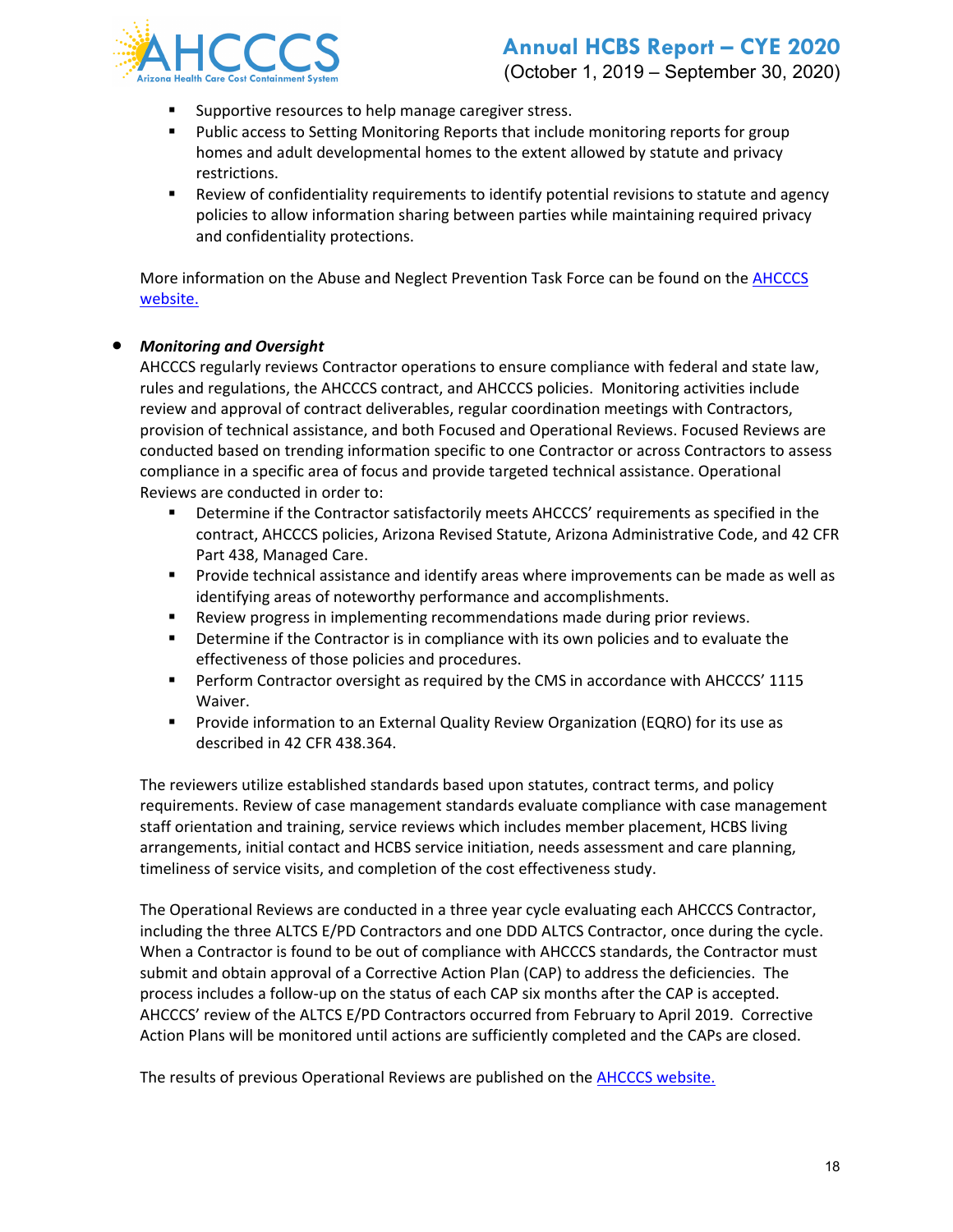

#### • *Contractor Administrative Actions*

AHCCCS utilizes a variety of Administrative Actions to address ongoing or serious Contractor noncompliance, including mandatory Corrective Action Plans, Notices to Cure, and Sanctions. AHCCCS posts any Administrative Actions imposed on a Contractor on the AHCCCS Website.

In 2017, AHCCCS imposed Administrative Actions on the DES/DDD Contractor related to quality of care requirements and access to timely services through DES/DDD's process for identification and assignment of providers to meet authorized service needs for members. In 2018, AHCCCS imposed Administrative Actions on the DES/DDD Contractor related to concerns with the Contractor's Quality Management functions and significant noncompliance with contract requirements, as a result of a Focused Audit completed in 2018. Additionally, an Administrative Action in 2018 was imposed on the DES/DDD Contractor regarding concerns around claims payment issues related to the delivery of Habilitation Consultation (Hab-C) services. In 2019, AHCCCS imposed an Administrative Action on the DES/DDD Contractor related to a claims processing system that is not in line with HIPAA Compliant transactions. In 2020, AHCCCS imposed an Administrative Action on the DES/DDD Contractor related to concerns around coverage and authorization requirements specific to Augmentative and Alternative Communication (AAC) devices. These Administrative Actions remain open throughout 2020 and AHCCCS continues to provide enhanced monitoring and technical assistance through weekly leadership meetings and monthly meetings with DES/DDD Contractor subject matter experts (SMEs) to review strategies and progress of actions, barriers, and outcome measures as well as an onsite presence to provide direct oversight and guidance. It is anticipated that the DES/DDD Contractor will be able to close out some of the Administrative Actions during the next measurement period as significant progress was made during CYE 2020.

These Administrative Actions can be found on the [AHCCCS website.](https://www.azahcccs.gov/Resources/OversightOfHealthPlans/AdministrativeActions/)

#### • *Direct Care Workforce Development*

Significant activities continue regarding the growing challenges related to ensuring the establishment of an adequate direct care (caregiver) workforce. The foundation for current activities began in March 2004 when former Governor Napolitano formed the Citizens' Workgroup on the Long Term Care Workforce. The purpose of the Workgroup was to study the issue of the direct care workforce and provide recommendations regarding potential strategies to improve the workforce.

In an effort to address the recommendations outlined in a report issued by the Workgroup in April 2005, AHCCCS, the Department of Economic Security, and the Department of Health Services funded and created a Direct Care Workforce Specialist position from 2007 - 2012 to support the Direct Care Workforce Committee in developing competency standards and training for direct care workers (DCWs) in Arizona.

Beginning October 1, 2012, AHCCCS formally incorporated the competency standards, training curriculum, and testing protocol into its service specifications for attendant care, personal care, and housekeeping. All in-home caregivers are now required to pass standardized examinations based upon the competency standards established by the Committee in order to provide care to ALTCS members in their homes.

AHCCCS and the Contractors continue to conduct initial and annual audits of the Approved Direct Care Worker Training and Testing Programs to ensure the programs are in compliance with AHCCCS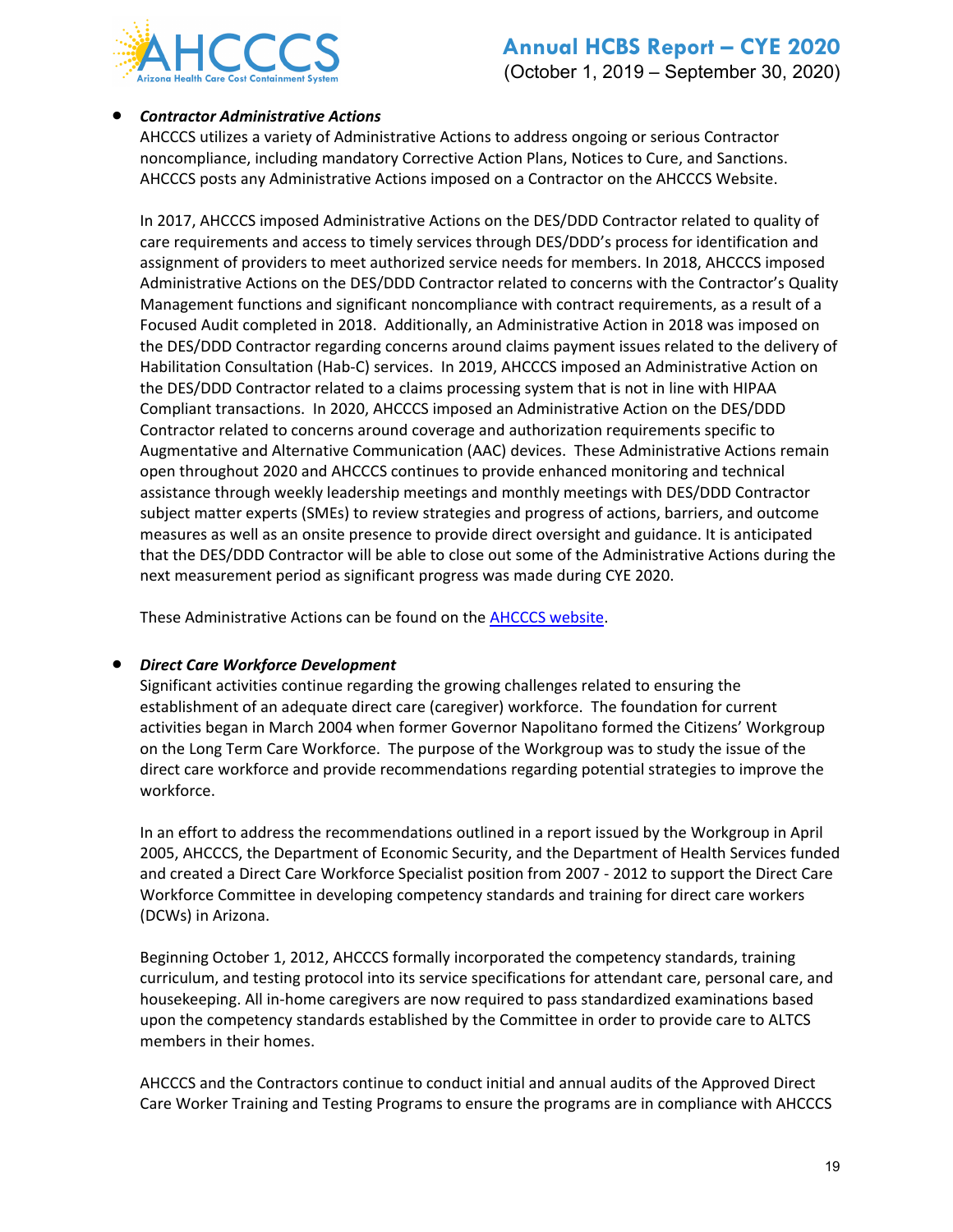

## **Annual HCBS Report – CYE 2020** (October 1, 2019 – September 30, 2020)

standards pertaining to the training and testing of DCWs. AHCCCS also manages an online database that serves as a tool to support the portability or transferability of DCW testing records from one employer to another employer. The online database also serves a secondary purpose to assist in monitoring compliance with the AHCCCS DCW training and testing initiative.

AHCCCS initiated a pending cross-divisional project with the Division of Health Care Management and Provider Registration to identify and develop the following enhancements to the online database:

- **Institute a crosscheck of DCWs in the database with provider registration databases to** conduct Medicare and Medicaid exclusion checks,
- **Distinguish DCWs in the database based upon employment or contracting status with the** DCW agency,
- Create additional functionality in the online database to enhance user experience,
- Incorporate an audit role within the database to streamline tracking and documentation of training program audits by the Contractors and AHCCCS, and
- Develop new tracking practices and attestations to ensure the information is up-to-date and accurate

Beginning in CYE 2018 in response to ensuring the sufficiency of the long term care workforce, Contractors are required to designate a Workforce Development Administrator. Further, Contractors are required to submit and monitor a Workforce Development Plan as part of the Network Development and Management Plan to ensure the sub-contracted workforce of paraprofessionals is adequately resourced, stable, and capable of providing quality care to members. The Workforce Development Plan must include measures to proactively identify potential challenges and threats to the viability of the workforce, as well as develop and implement interventions to prevent or mitigate access to care concerns for members. In addition to developing and implementing specific workforce development interventions, the Contractors have chosen to collaboratively develop and issue a survey of DCWs in partnership with the provider industry to gain insight into strategies that may support recruitment and retention efforts.

AHCCCS has developed a Workforce Development policy for all lines of business, including ALTCS, in the AHCCCS Contractors Operations Manual found on the [AHCCCS website.](https://azahcccs.gov/shared/Downloads/ACOM/PolicyFiles/400/407_Workforce_Development.pdf)

In an effort to support long-term care workforce capacity challenges, the Arizona Legislature passed and the Governor signed Senate Bill 1244 into law in 2019 to streamline the transition of in-home DCWs to work as a caregivers in assisted living facilities. Specifically, the statute (A.R.S. 36-446.15) requires the State Board that oversees caregiver training requirements for assisted living facilities to align the training, competency, and testing methodology with the AHCCCS DCW standards. Additionally, the statute permits DCWs to transition to working in assisted living facilities by only having to pass the medication administration training, which is allowable within the scope of practice for an assisted living caregiver and not a DCW.

Detailed information on the direct care workforce initiatives can be found on the [AHCCCS website.](https://www.azahcccs.gov/PlansProviders/CurrentProviders/DCW/)

#### • *Home and Community Based Settings Rules*

On January 16, 2014, CMS released final Rules regarding requirements for HCBS operated under section 1915 of the Social Security Act. The Rules mandate certain requirements for residential and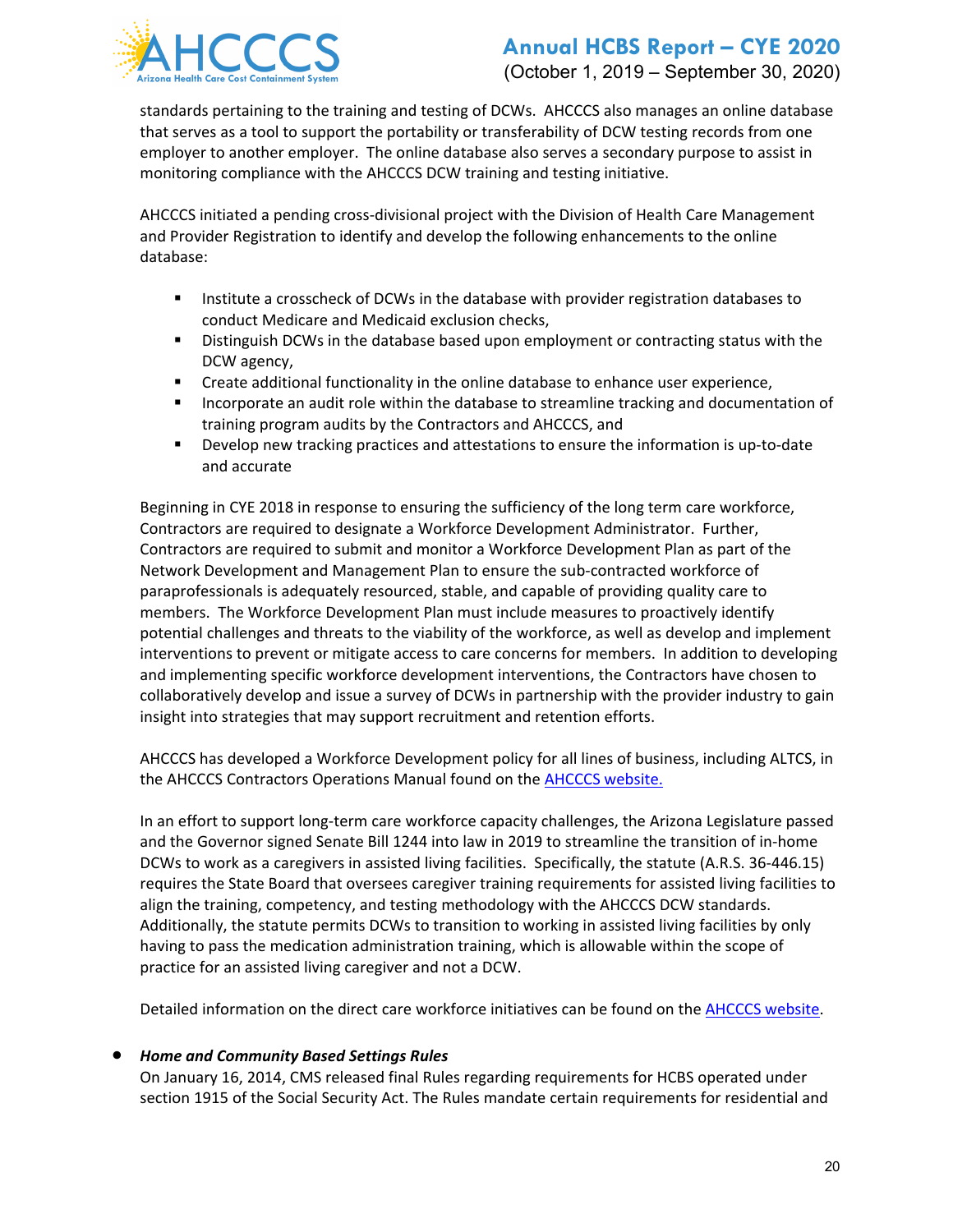

## **Annual HCBS Report – CYE 2020** (October 1, 2019 – September 30, 2020)

non-residential settings where Medicaid members receive long term care services and supports. Specifically, the Rules establish requirements for settings to ensure that individuals receiving services are integrated into their communities and have full access to the benefits of community living.

In Arizona, these requirements impact the ALTCS program members receiving services in the following residential and non-residential settings:

#### Residential

- **Assisted living facilities**
- **Group homes**
- Adult and child developmental homes
- **Behavioral health residential facilities**

#### Non-Residential

- Adult day health programs
- **Day treatment and training programs**
- **EXEC** Center-based employment programs
- Group-supported employment program

Between November 2014 and May 2015, AHCCCS conducted a systemic assessment of Arizona's HCBS settings to determine its current level of compliance, provide recommendations for identified variances, and outline a process for continuous monitoring. The systemic assessment process included a review of Arizona Revised Statutes, Arizona Administrative Code (licensing Rules), and AHCCCS and Contractor policies and contracts.

AHCCCS engaged various stakeholders in the assessment process and in the development of the transition plan. A total of 10 stakeholder meetings were held. The purpose of the meetings was to establish a dialogue with and solicit input from stakeholders about the preliminary assessment findings and draft recommendations to ensure compliance with the HCBS Rules. AHCCCS made revisions to the Assessment and Transition Plan based upon the input received. The meetings also served as an orientation for stakeholders, and a strategy to support stakeholders in providing informed public comment in August 2015. Following the stakeholder meetings, AHCCCS enacted an official public comment period from August 1 – 31, 2015 which included eight public forums hosted by AHCCCS throughout the state. AHCCCS published the draft Home and Community Based Rules Arizona's Systemic Assessment and Transition Plan for coming into compliance.

After review and consideration of all public comments, AHCCCS finalized the Assessment and Transition Plan and submitted to CMS for approval in October 2015.

In CYE 2016, AHCCCS prioritized the following site specific assessments in order to determine whether or not it is necessary and prudent to pursue the "heightened scrutiny" process CMS has instituted to allow states to preserve settings that are presumed to have institutional qualities and presumed not to be compliant with the HCBS Rules. Under the heightened scrutiny process, AHCCCS is responsible for identifying such settings and gathering and submitting evidence for CMS to make a determination as to whether or not the setting is or can become compliant by the end of the transition period. AHCCCS identified the following settings as potential candidates for the heightened scrutiny process: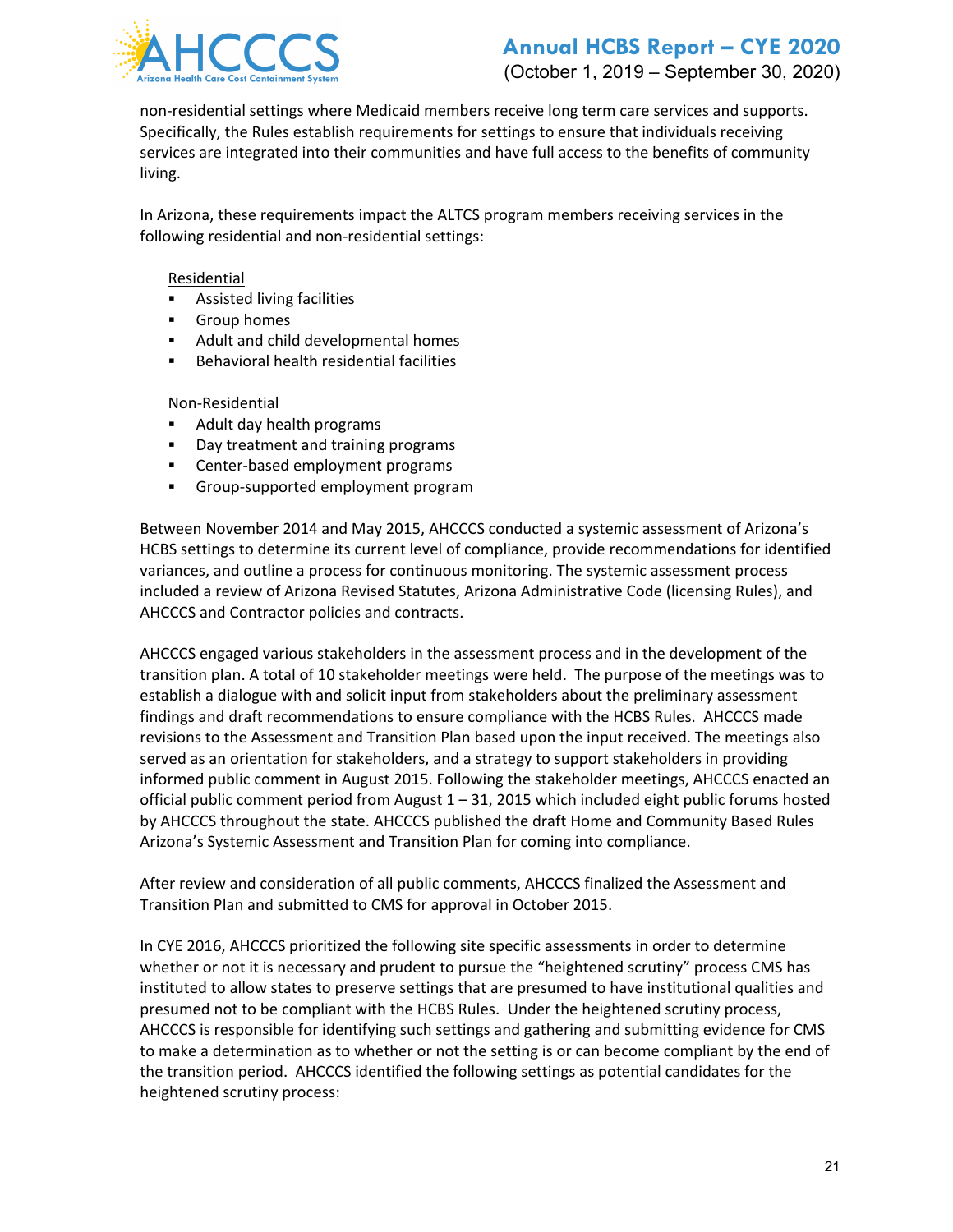

- **Farmstead Community** Defined as working ranches in rural areas on large parcels of land. There is one licensed farmstead community in Arizona serving eight members.
- **Memory/Dementia Care Units/Communities** Defined as settings that provide supervisory and personal care services to persons who are incapable of recognizing danger, summoning assistance, expressing need, or making basic care decisions. There are 79 memory/dementia care units/communities in Arizona serving approximately 1,000 members. A statistically significant number of settings statewide were randomly selected to participate in the assessment process.

The assessments were conducted in October – December 2016.

AHCCCS worked in collaboration with a multi-stakeholder/multi-disciplinary workgroup to create the assessment process and tools. Multi-disciplinary teams were created to conduct the assessments including representatives from case management, quality management, and provider relations. In some instances, community members volunteered to participate in assessment activities in accordance with federal privacy guidelines.

The assessment tools include the following:

- Facility Self-Assessment Tool
- **Member Interviews and File Review Tool**
- **Observation and Community Interviews Tool**

AHCCCS hosted and conducted three webinars to train the assessment teams on their respective roles and responsibilities for the assessments. AHCCCS also hosted and conducted three webinars to orient the selected facilities on expectations and how to prepare for the assessments.

In CYE 2017, AHCCCS focused on preparing a revised Statewide Systemic Assessment and Transition Plan in response to CMS feedback and recommendations. AHCCCS received "initial approval" for the Plan in September 2017 to ensure AHCCCS' compliance with the HCBS Rules by March 2022. For the period of September 2017 – February 2019, AHCCCS engaged in multiple meetings and/or correspondence with CMS, pertaining to the outstanding requirements for AHCCCS to meet in order to obtain "final" approval of the Transition Plan.

In February 2019, CMS confirmed the current revisions to the Transition Plan to-date are satisfactory. However, CMS will not officially approve Arizona's Systemic Assessment and Transition Plan until after the first round of site specific assessments have been completed, a public comment period is held, and the State's reports to CMS are satisfactory.

In March – May 2019, AHCCCS held a public comment period including statewide stakeholder forums to provide information on updates made to the Transition Plan and solicit comments that will be used to help inform the implementation of the Transition Plan. During the public comment period, AHCCCS recruited stakeholders to participate in setting-specific workgroups to advise on the compliance assessment tools and tool kits for both members and providers. Workgroups were formed to represent each unique setting type and initial meetings started in August 2019.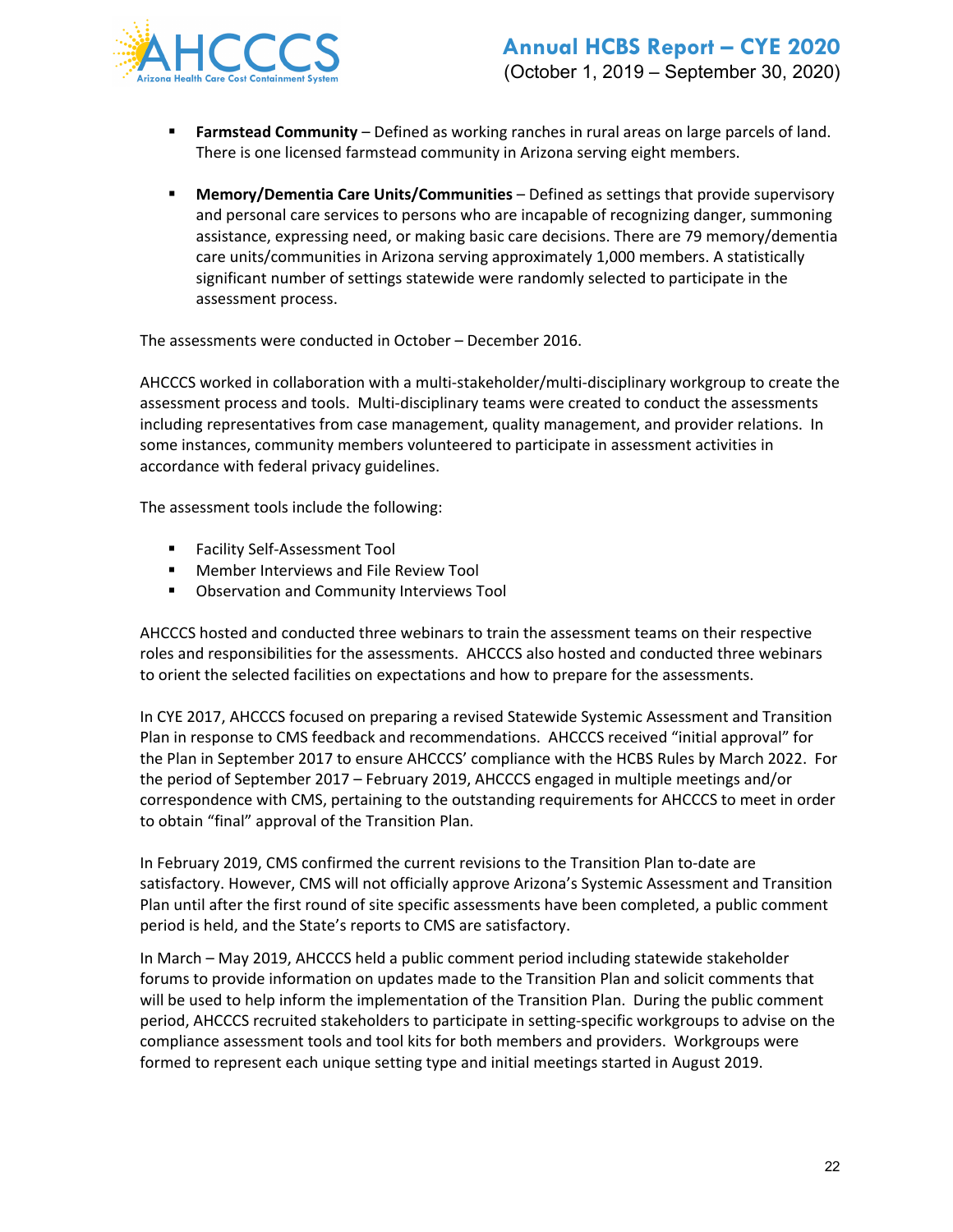

(October 1, 2019 – September 30, 2020)

Through March 2020, AHCCCS continued work with the HCBS Workgroups to create the assessment tool suite to be used to assess a setting's HCBS compliance. The final versions of the tools included a provider self-assessment, member survey, and observation tool used to validate the provider's selfassessment. In January-February 2020, AHCCCS held two provider training sessions to orient providers to the HCBS Rules the assessment tools and the quality monitoring process. The quality monitoring process was put on hold due to the COVID-19 PHE. In lieu of starting the compliance assessments, AHCCCS regrouped with the workgroups and Contractors to determine how to move forward with assessments amid a pandemic. It was decided to prioritize those settings that may have institutional characteristics and, therefore, potential candidates for "heightened scrutiny" based upon self-reported survey results and MCO quality monitoring history. Beginning October 2020, the Contractors planned to perform desk audits, for the targeted provide audience, using the provider self-assessment tool. The findings will be used to determine the prioritization of providers when the quality monitoring visits can safely resume during or after the PHE. Work continues on the reimagining and retooling of the assessments tools to accommodate COVID-19 response by providers.

Detailed information on AHCCCS' activities to comply with the HCBS Rules can be found on the [AHCCCS website.](https://www.azahcccs.gov/shared/HCBS/)

#### • *ALTCS Advisory Council*

The ALTCS Advisory Council is comprised of ALTCS members and their family members/ representatives. Additionally, representatives from ALTCS Contractors, providers, state agencies, and advocacy agencies serve on the Council. AHCCCS used a Council to help create and implement Agency with Choice, a member-directed option, in 2011-2013. The contributions of the council members were invaluable to the program development and implementation process. With the continued development of new and innovative practices to serve ALTCS members, AHCCCS prioritized the maintenance of the advisory group to identify opportunities for system improvements, assist in the development of the initiatives, and support program monitoring and oversight activities. The Council assisted the ALTCS program in developing a work plan that addresses opportunities for new service innovations or systemic issues impacting ALTCS members. The work plan for the Advisory Council is AHCCCS' ALTCS Olmstead Plan and, therefore the ALTCS Advisory Council assists in providing oversight on the State's compliance with the Olmstead Plan. Council Members advise AHCCCS on activities aimed at making system improvements. Individual Council members are asked to provide input and feedback on ALTCS program activities from their own personal or professional experience, expertise, or perspective. ALTCS Advisory Council members are encouraged to identify topics for discussion as well as provide input on topics that AHCCCS brings forward to solicit stakeholder input from members.

The ALTCS Advisory Council has advised on the State's compliance with federal initiatives and service delivery system innovations as well as received information on notable topics of interest including, but not limited to:

Federal Initiatives:

- **Home and Community Based Setting Rules**
- U.S. Department of Labor, Companionship Exemption
- **Electronic Visit Verification**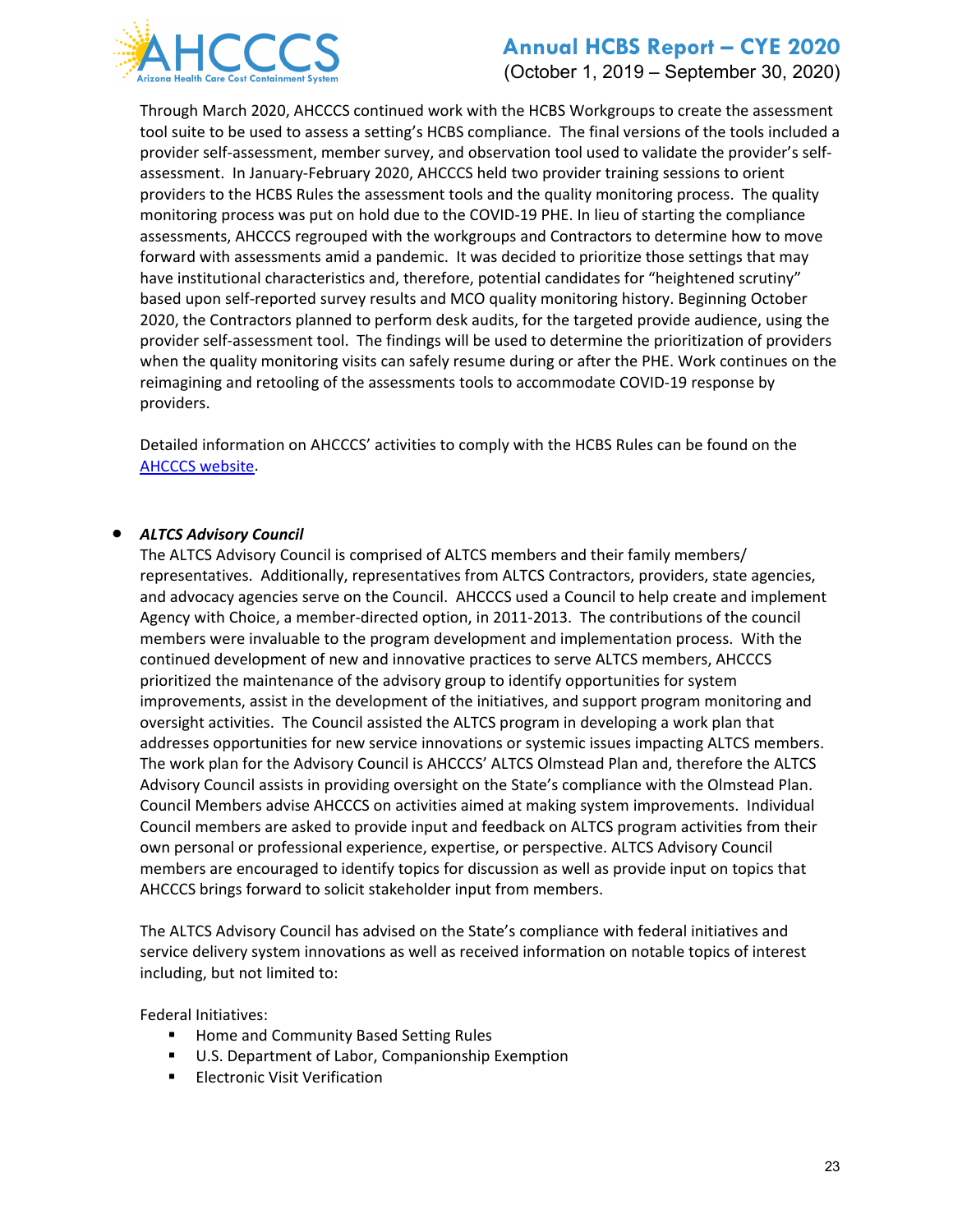

(October 1, 2019 – September 30, 2020)

Service Delivery System Design:

- The role peer supports can play in the ALTCS program
- **Integration of aging individuals or individuals with a disability into the long term care** workforce
- Contractor standards for identification of provider office accessibility in the Contractor's provider directories
- **New Community Intervener Service**
- **Integrated health care**
- **Revisions to the Agency with Choice member-directed option policy**
- **Person Centered Service Planning**

Other Notable Topics of Interest

- Reporting quality of care concerns
- **Supported decision making**
- **COVID-19 response**

#### • *Olmstead Plan*

Arizona's initial Olmstead Plan was developed in 2001. In CYE 2014, the Olmstead Plan was reviewed and updated by the Olmstead Policy Academy facilitated by ADHS/DBHS. The Olmstead Policy Academy brought together representatives from government entities, consumers, community members, service providers (health care, independent living and housing providers), and advocates interested in seeing those most in need paired with available housing and supports to integrate into the community.

The Olmstead Policy Academy provided a number of technical assistance and learning opportunities to help inform the planning process to update the Olmstead Plan. The respective state agencies underwent a Plan development and review process with both internal and external stakeholders. Each agency has a consumer advisory board that was engaged and provided input on the agency specific action plans. The ALTCS Advisory Council assisted AHCCCS in developing the AHCCCS/ALTCS specific action plan.

There are still people experiencing homelessness in Arizona who need a safe place to live. The 2014 Arizona Olmstead plan describes in detail how our community, including government and private funding, will come together to address housing needs. While an over-majority of individuals who are aging and individuals with intellectual and/or physical disabilities are living in integrated settings in their communities, they may not be actively engaged and participating in their communities. The working draft of the Arizona Olmstead Plan outlines how the State can support these individuals to find resources, supports (i.e. assistive technology, employment, etc.) and individuals/agencies to provide the services.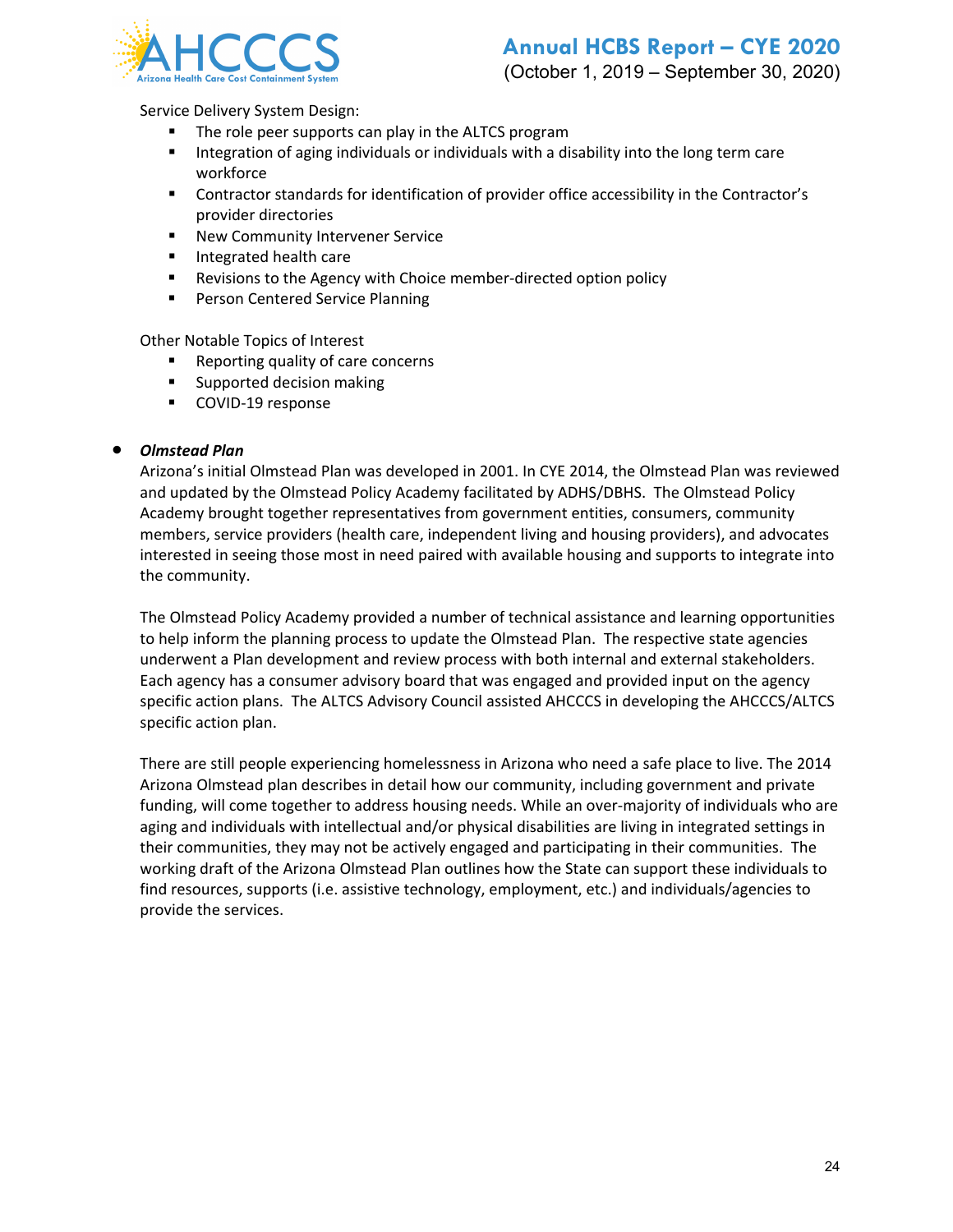

(October 1, 2019 – September 30, 2020)

In CYE 2015 – CYE 2016, the final draft remained under review by each of the state agency partners. Prior to finalizing the current draft of the Olmstead Plan, the Plan must reflect changes as a result of the state agency merger between the Arizona Department of Health Services, Division of Behavioral Health Services, and AHCCCS in July 2016. It is important to note, that although the Olmstead Plan was not finalized, the respective agencies have been employing the program, policy, and practices outlined in the current draft version. AHCCCS has developed a strategy to resume the Olmstead Planning and finalize a new Plan in CYE 2021 that is reflective of both the aforementioned state agency merger and AHCCCS' integrated care delivery model that was implemented in October 2018.

Once a final draft is completed, each state agency will initiate their respective public input processes to inform the final revisions to the Plan. Subsequent to the approval of the final and updated Plan, each state agency agreed to actively participate in quarterly Olmstead Policy Academy meetings. The primary purpose of the meetings will be to inform one another of progress made on the agency specific action plans, identify strategies to address any implementation barriers, and discuss strategies for collaboration. In addition to the Olmstead Policy Academy meetings, each state agency has developed, at a minimum, annual review processes to monitor and receive input on the Plan implementation from both internal and external stakeholders.

#### • *Autism Spectrum Disorder Advisory Committee*

On April 14, 2015, the Governor's Office established a statewide Autism Spectrum Disorder (ASD) Advisory Committee representing a broad range of stakeholders that included providers, Contractors, advocacy groups, and families to address and provide recommendations to strengthen services for the treatment of ASD. The Committee created recommendations from the five workgroups: Early Identification and Diagnosis, Evidence-Based Treatment, Reducing System Complexity, Increasing Network Capacity, and Adults with ASD. In February 2016, the ASD Advisory Committee finalized recommendations which were published to th[e AHCCCS website.](https://www.azahcccs.gov/shared/ASD.html)

AHCCCS prioritized these recommendations and is currently in the process of operationalizing the recommendations into short term activities and system level changes. Completed short term activities include, but are not limited to:

- **EXP** Creating system maps and using consistent terminology across the system,
- Improving access to diagnosis and critical early intervention services,
- **Independently registering Board Certified Behavioral Analysts and linking appropriate code set** services,
- **EXECT** Creating a behavioral intervention policy,
- **EXECT** Creating specialized diagnosing provider list by Contractor,
- **EXECTED EXECTED INVESTMENTS** Funding for integration,
- **IMPLEMATE:** Implementation of Habilitation Consultation (Hab-C) by DES/DDD, and
- **Development of Centers of Excellence.**

For system level changes, the Committee recommended integrating physical and behavioral health care for individuals with ASD. Beginning on October 1, 2018, non-ALTCS members have integrated physical and behavioral care under the AHCCCS Complete Care plans. ALTCS members with intellectual and developmental disabilities have integrated physical and behavioral health care provided by DDD's newly awarded sub-contractors beginning October 1, 2019. The ALTCS E/PD Contractors have provided a fully-integrated product (long term services and supports, physical and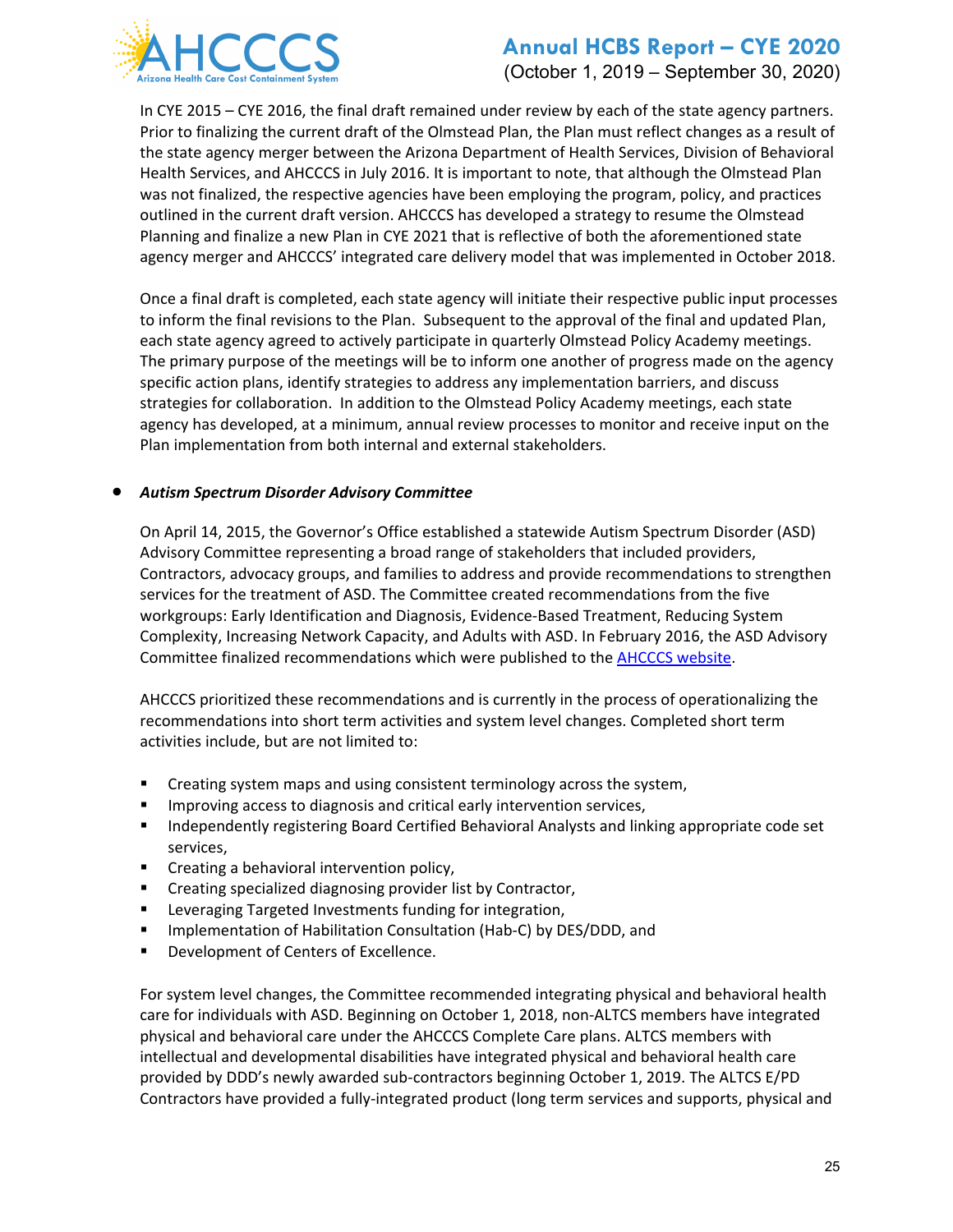

behavioral health care) since the inception of the program. Individuals with ASD may be eligible for any one of these Medicaid programs.

The ASD Advisory Committee continues to meet quarterly and advise on the implementation of the recommendations. Ongoing conversations continue to explore additional Centers of Excellence for members with ASD, coordination of benefits with third party liability, and aging members with ASD. Additional sub-groups are scheduled as needed to address specific topics or concerns proposed by committee members.

#### • *Performance Measures*

AHCCCS worked to strategically align its statewide performance measures with the CMS Child and Adult Core Sets prior to implementation of mandatory child and behavioral health measure reporting. As a result, substantial updates were made to the Performance Measure sets found within the MCO contracts starting with CYE 2020. AHCCCS intends to prioritize its focus on meaningful measures specific to the population(s) served and high priority agency initiatives. It is AHCCCS' goal to incorporate Managed Long Term Services and Supports (MLTSS) focused performance measures as the data sources become valid and reliable.

In addition, AHCCCS transitioned from utilizing External Quality Review Organization (EQRO) calculated rates to measure and report MCO level data to utilizing MCO-calculated performance measure rates that have undergone EQRO validation starting with its 2020 performance measures. Beginning with its CYE 2021 contract amendments, AHCCCS transitioned from its use of internally established Minimum Performance Standards (MPS) to the use of national benchmark data (i.e., CMS Medicaid Median and NCQA HEDIS® Medicaid Mean) to evaluate MCO performance. AHCCCS also intends to utilize historical performance data to evaluate MCO, Line of Business, and Agency performance.

#### • *Performance Improvement Projects*

In addition to performance measures, AHCCCS also implements Performance Improvement Projects (PIPs) to drive member health outcomes and improve Contractor performance on selected state and national health care priorities. AHCCCS considers a PIP as a planned process of data gathering, evaluation, and analysis to determine interventions or activities that are anticipated to have a positive outcome. PIPs are designed to improve the quality of care and service delivery and usually last at least four years. While Contractors are required to select and implement their own PIPs to address self-identified opportunities specific to their plans, AHCCCS mandates other program-wide PIPs in which Contractors must participate, and monitors performance until each Contractor meets requirements for demonstrable and sustained improvement. ALTCS members were included as target member audiences for the PIPs noted below.

- **Back to Basics:** The Back to Basics PIP has been selected for the DES/DDD Contractor with a baseline measurement year of CYE 2019. The purpose of this PIP is to increase the number of children and adolescent well-child/well-care visits, and to increase the number of children and adolescents receiving annual dental visits.
- **Breast Cancer Screening:** The Breast Cancer PIP has been selected for ALTCS E/PD Contractors with a baseline measurement year of CYE 2019. The purpose of this PIP is to increase the number and percent of breast cancer screenings.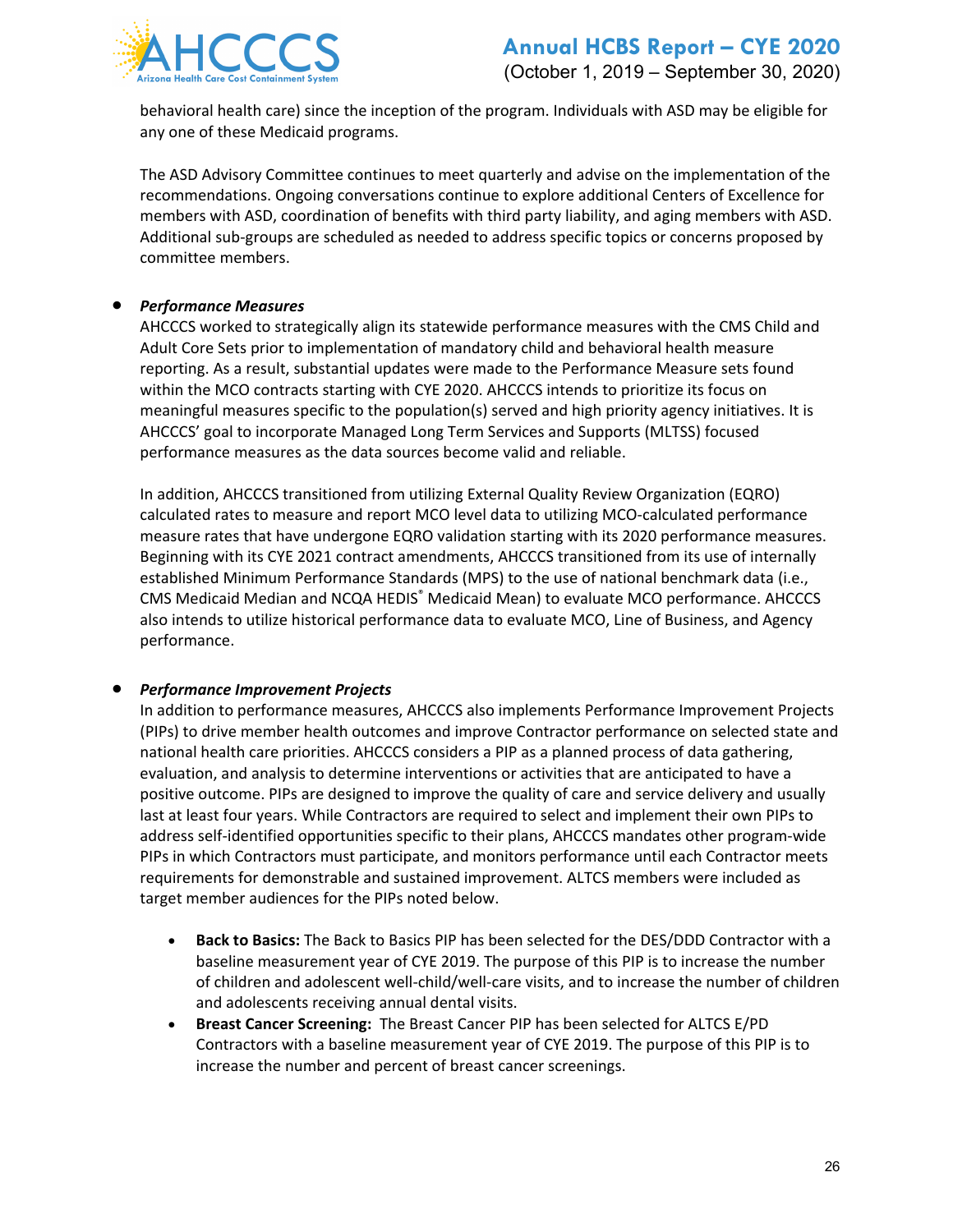

Baseline rates and additional details for both PIPs are anticipated to be included within CYE 2021 reporting.

# **HCBS GROWTH AND PLACEMENT**

ALTCS program enrollment was negligible overall from CYE 2018. The most significant growth (4.4 percent) in membership occurred within the DES/DDD program, compared to a 6 percent decline in the EPD membership. The following table highlights the membership breakdown by placement setting type.

In CYE 2019, the percentage of members residing outside of a nursing facility remained consistent with the trend in recent years at 89 percent. This successfully sustained rate is largely attributable to the service options and HCBS activities available to members, which are addressed in this report.

| Membership Breakdown by Placement Setting Types - September 30, 2019 |                         |                          |                   |                |                   |                   |
|----------------------------------------------------------------------|-------------------------|--------------------------|-------------------|----------------|-------------------|-------------------|
|                                                                      | <b>Banner</b>           |                          |                   |                |                   |                   |
|                                                                      | <b>University</b>       | <b>Mercy Care United</b> |                   |                | <b>Total</b>      | %of Total         |
| <b>Setting</b>                                                       | <b>Family Care Plan</b> |                          | <b>Healthcare</b> | <b>DES/DDD</b> | <b>Membership</b> | <b>Membership</b> |
| Own Home                                                             | 3,300                   | 5,920                    | 4,460             | 27,387         | 41,067            | 64.31%            |
| <b>Assisted Living</b>                                               | 1,447                   | 2,557                    | 2,810             | 23             | 6,837             | 10.71%            |
| <b>Group Home</b>                                                    |                         |                          |                   | 3,282          | 3,287             | 5.15%             |
| Developmental Home                                                   |                         |                          |                   | 1,570          | 1,572             | 2.46%             |
| Behavioral Health Residential Facility                               | 77                      | 150                      | 58                |                | 291               | 0.46%             |
| <b>Acute Services Only</b>                                           | 91                      | 193                      | 177               | 3,513          | 3,974             | 6.22%             |
| <b>Total Membership in HCBS Placements</b>                           | 4,915                   | 8,825                    | 7,507             | 35,781         | 57,028            | 89.30%            |
| <b>Skilled Nursing Facility</b>                                      | 1,506                   | 2,448                    | 1,703             | 14             | 5,671             | 8.88%             |
| <b>Institution for Mental Disease</b>                                |                         |                          |                   |                |                   | 0.00%             |
| <b>Residential Treatment Center</b>                                  |                         |                          |                   |                |                   | 0.00%             |
| ICF-ID                                                               |                         |                          |                   | 105            | 105               | 0.16%             |
| Behavioral Health Inpatient Facility                                 |                         |                          | 17                |                | 22                | 0.03%             |
| <b>Total Membership in Institutional Settings</b>                    | 1,506                   | 2,454                    | 1,721             | 119            | 5,800             | 9.08%             |
| Placement Data Not Available                                         | 43                      | 712                      | 74                | 201            | 1,030             | 1.61%             |
| <b>Total Membership</b>                                              | 6,464                   | 11,991                   | 9,302             | 36,101         | 63,858            | 100.00%           |

The following chart outlines the distribution of placement setting type<sup>[3](#page-26-0)</sup> for the period of September 2016 through September 2020. Over a decade ago (2009) the proportion of members residing in their own homes was as low as 49 percent and has currently grown to 72 percent, while the proportion of the members residing in institutions declined from 31 percent (2009) to the current 9 percent. The proportion of members residing in alternative residential settings remains stable at 19 percent. This continues to demonstrate the program's commitment to advancing initiatives which result in the shift of placement for EPD and DES/DDD members to community-based placements.

<span id="page-26-0"></span><sup>&</sup>lt;sup>3</sup> The number of individuals receiving acute services only is captured in the "own home" category. Further, the number of individuals for which placement data is not available is not reflected in the data.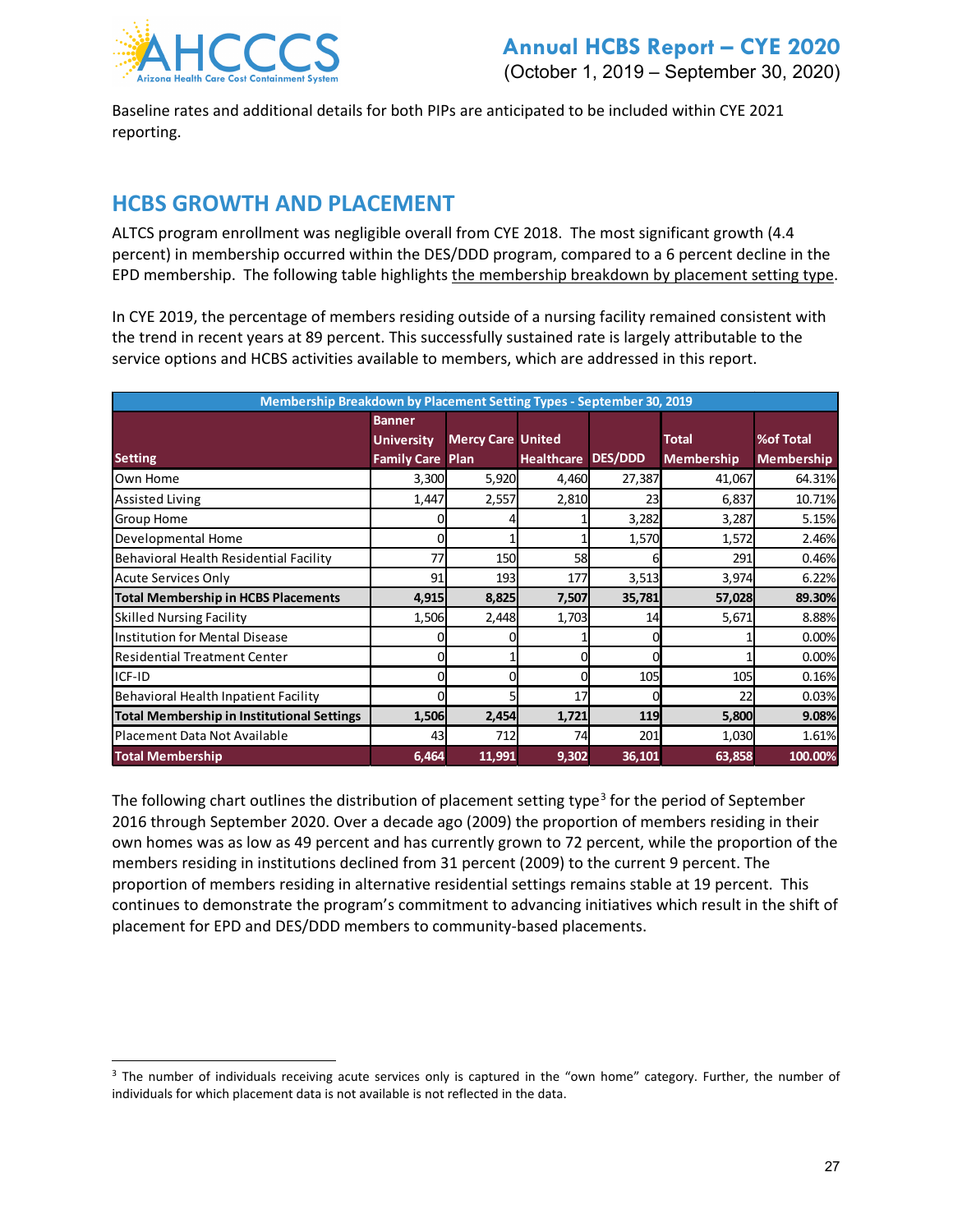

(October 1, 2019 – September 30, 2020)

| <b>Statewide Placement Percentage by Setting</b> |               |               |               |                        |               |
|--------------------------------------------------|---------------|---------------|---------------|------------------------|---------------|
|                                                  | <b>Sep-16</b> | <b>Sep-17</b> | <b>Sep-18</b> | $\sqrt{\text{Sep-19}}$ | <b>Sep-20</b> |
| <b>Own Home</b>                                  | 69%           | 69%           | 70%           | 70%                    | 72%           |
| <b>Alternative Residential</b>                   | 19%           | 19%           | 19%           | 19%                    | 19%           |
| Institutional                                    | 12%           | 12%           | 11%           | 11%                    | 9%            |
| <b>Total Membership</b>                          | 100%          | 100%          | 100%          | 100%                   | 100%          |

The following graph shows the percentage of growth for each placement setting type experienced since September 2015. CYE 2020 shows an almost equal growth of members living in their own home to the reduction in those living in an alternative residential setting.



The following table presents information detailing member placements broken down by three age<sup>[4](#page-27-0)</sup> groupings (0-21, 22-64, and 65 plus) as of the conclusion of CYE 2020 (September 30, 2020). Consistent with the historical trend, the number of members in the 65 years and older age group compose the highest proportion of members residing in institutional settings (21 percent). Conversely, the 0-21 years of age group has the lowest proportion of members residing in institutional settings (0 percent). Only 9 percent of members 22-64 years of age reside in institutional settings.

<span id="page-27-0"></span>**<sup>4</sup>** The number of individuals for which placement data is not available is not reflected in the data.